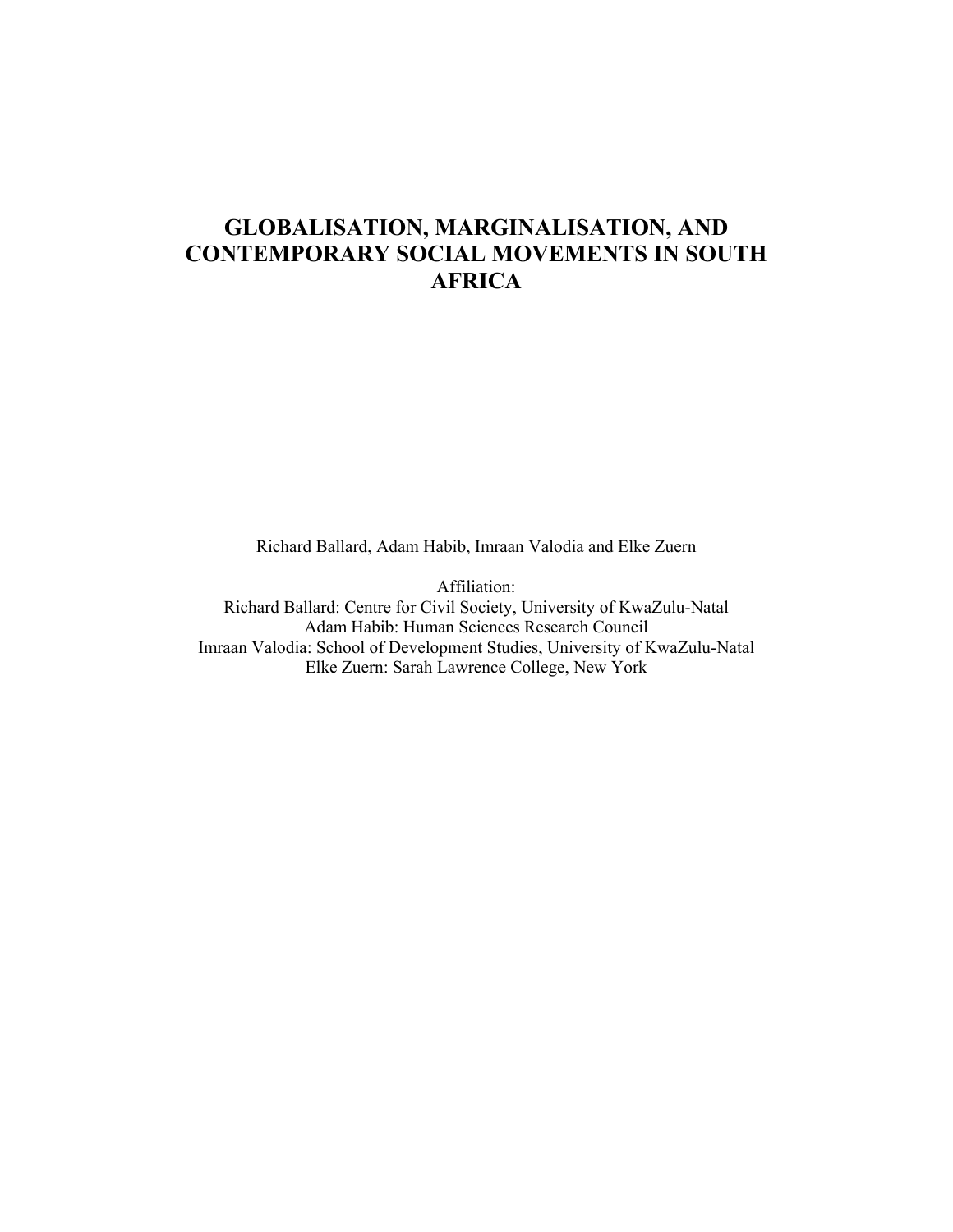April 27, 1994 opened a new chapter in South African political history. It marked the moment when the leaders of South Africa's anti-apartheid social movements entered the corridors of political power. As has happened so often in newly liberated countries, the euphoria of the political transition led many to expect that the need for adversarial social struggle with the state was over. For a while after 1994 this expectation tended to inform much civil society activity and stifled social struggles, but this response was by no means uniform. Some social struggles did take place. Labour struggles, for example, exploded in the immediate aftermath of the first nonracial general elections. Spontaneous social eruptions occurred around the issues of demarcation and crime, but these in most cases quickly dissipated, and state- civil society engagements came to be largely defined by collaborative relations.

This collaborative relationship between the state, on one hand, and the unions and civics, on the other, was partly facilitated by the new government's attempts to create an enabling political and fiscal environment. Corporatist institutions like NEDLAC, the National Economic Development and Labour Council, were established and Non-Governmental Organisations (NGOs) and Community Based Organisations (CBOs) were provided representation in this forum through the establishment of a development chamber. Legislation was promulgated that enabled the registration of NGOs and CBOs. Public funding agencies, like the National Development Agency (NDA), were established to direct financial resources to the sector, and most importantly, government enabled the sub-contracting of development services to a number of civil society actors, thereby entrenching the collegiate logic of state-civil society relations during the immediate post-apartheid phase.

Unlike in many other transitional societies where the political honeymoon tended to drag on for decades, new social struggles in South Africa emerged surprisingly quickly. In fact, they tended in the main to coincide with South Africa's second democratic election and the ascension to the Presidency by Thabo Mbeki. His term of office witnessed the emergence of social struggles on a range of fronts. Three related, but distinct developments prompted these struggles. Some were directed against one or another policy of government. The classic case here is the Congress of South African Trade Union's (COSATU) opposition to the Growth Employment and Redistribution Strategy (GEAR), which represents the post-apartheid government's decision to engage with trade liberalisation and pursue economic growth as the mechanism for promoting social justice. Other struggles focused on government's partial failure in service delivery. The most noted examples are the Landless Peoples Movement (LPM) and the Treatment Action Campaign (TAC) that respectively address the slow pace of land redistribution and government's failure to provide an adequate response to the HIV/AIDS crisis. Finally, some struggles emerged to directly challenge the enforcement of government policies and to resist government attempts at repression. The Soweto Electricity Crisis Committee (SECC), the Concerned Citizens Group (CCG), the Anti Eviction Campaign (AEC), are all attempts to organise poor and marginalised communities to resist local, provincial and national governments' attempts to cut off electricity and water, and to evict residents. The sheer scale and diversity of these social struggles has raised concern in official circles and prompted a number of scholars to turn their attention to this emerging phenomenon (e.g. Bond 2000, Marais 1998).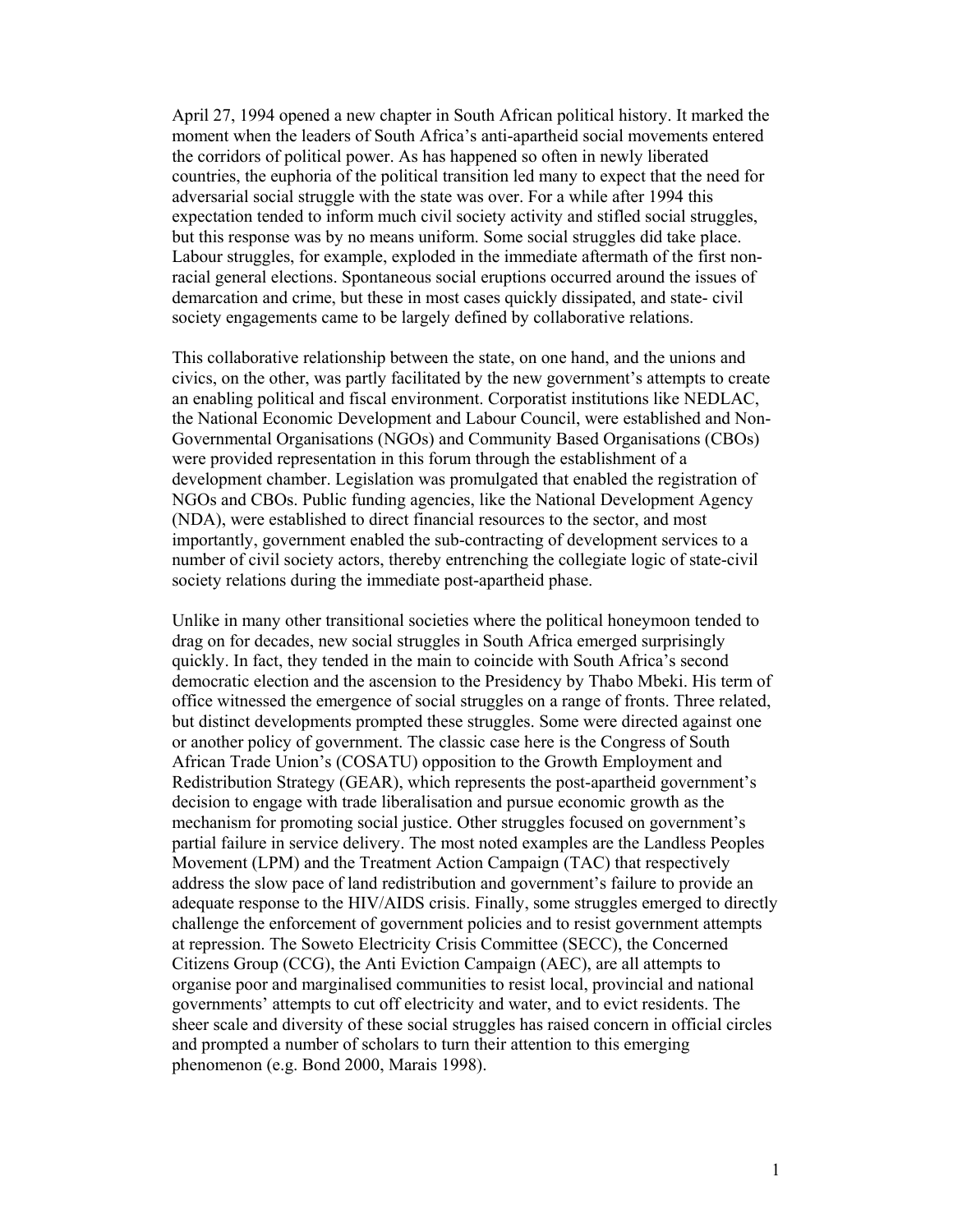How do we understand these contemporary social struggles? Some studies have collectively referred to these as social movements (Desai 2002), but, is this a fair description? Definitions of social movements abound. Charles Tilly suggests that "the proper analogy to a social movement is neither a party nor a union but a political campaign. What we call a social movement actually consists in a series of demands or challenges to power-holders in the name of a social category that lacks an established political position" (1985: 735-36). Elizabeth Jelin provides more form to this definition when she defines movements "as forms of collective action with a high degree of popular participation, which use non-institutional channels, and which formulate their demands while simultaneously finding forms of action to express them, thus establishing themselves as collective subjects, that is, as a group or social category" (Jelin 1986 quoted in Escobar and Alvarez 1992: 15). We understand these social movements to largely exist within that sphere defined as civil society: "the organised expression of various interests and values operating in the triangular space between the family, state, and the market" (Habib and Kotze 2002:3, Habib 2003).

Social movements are thus, in our view, politically and/or socially directed collectives, often involving multiple organisations and networks, focused on changing one or more elements of the social, political and economic system within which they are located. This then suggests that we should be circumspect about categorizing all of South Africa's contemporary struggles as social movements. Some clearly meet the criteria of the above definition of a social movement, while others do not. Most of those that do not are not popularly located, nor do they establish a distinct collective identity. Yet even in these cases, some of these social struggles have the potential to evolve into such movements in the future.

The paper is structured in four parts. Part two, which follows, surveys and reviews the various theoretical paradigms that have emerged to explain social movements with a view to identifying appropriate approaches to investigate their emergence, form and impact in South Africa. Part three explains the crucial phenomenon of globalisation and how it manifests itself in parts of the developing world, and in particular, in South Africa. Part four undertakes a scan of contemporary social struggles in the country, and dissects this to enable provisional explanations of why these organisations and movements have emerged, who their constituencies are, what influences their choice of strategies and tactics, and most importantly, what the implications are of their emergence for the political and socio-economic evolution of state and society. These provisional explanations facilitate the generation of six sets of arguments and questions, which are detailed in the final section.

### **A Survey of Social Movement Theories**

Investigations of social movements commonly build upon three central aspects relevant to our understanding of mobilisation: the structure of opportunities and constraints within which movements may or may not develop, the networks, structures and other resources which actors employ to mobilise supporters, and the ways in which movement participants define or frame their movement. Analyses of political opportunities, mobilizing structures and framing processes include a wide range of theoretical perspectives from structural materialist approaches to mobilisation to constructivist understandings of identity. They therefore work together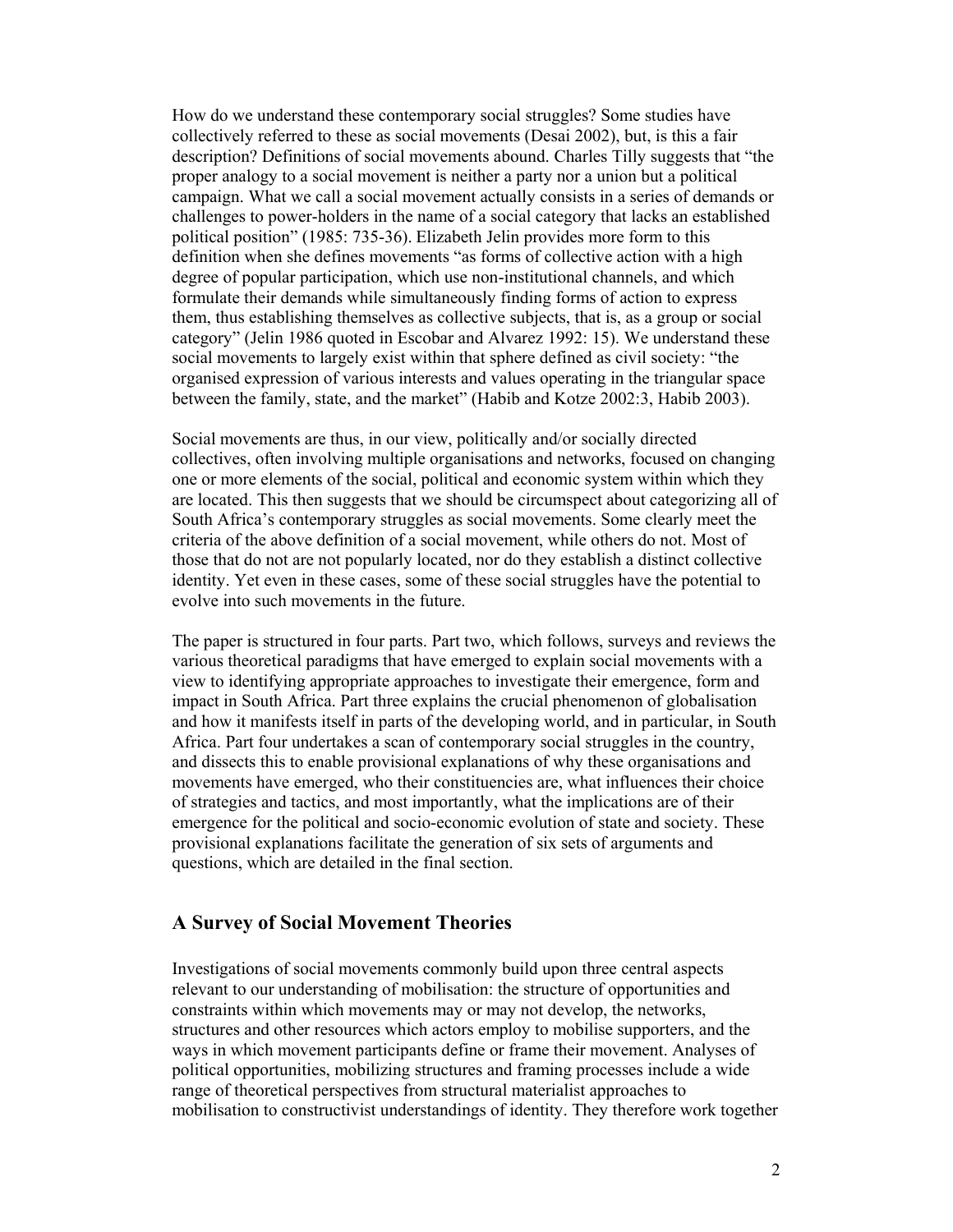to bridge approaches to "old" and "new" social movements, bringing together movements for liberation, independence and freedom which often sought revolutionary change and the overthrow of the state with the "self-limiting radicalism" of "new" social movements (Cohen 1985: 664) which demanded greater equality and rights without challenging the structure of the formally democratic state and the market economy. This three-pronged approach also offers important insights into the so-called "new-new" (della Porta 2003) transnational movements which press for alternative globalisations and in so doing challenge powerful transnational and global political and economic structures. In this way, these three aspects of social movement inquiry productively accommodate the analysis of significantly different movements across time and space.

As a first step, structuralist discussions of political opportunity importantly seek to understand the contexts within which mobilisation is more or less likely. Approaches to political opportunity incorporate the insights from theorists of collective behaviour (Oberschall 1993; Smelser 1971) by pointing to the importance of broader structural openings and instabilities to which actors may respond. Political opportunity theorists also underline Piven and Cloward's central insights into the importance of institutions to both "create and limit opportunities for mass struggles" (1979: xv). They therefore work to connect broader structural and institutional configurations to the prospects for movement activity and the rise and decline protest cycles, but importantly do so without reducing the presence of movement activity to structural conditions.

Tarrow offers a fairly concise definition of political opportunity structure: "consistent - but not necessarily formal, permanent or national - dimensions of the political environment that provide incentives for people to undertake collective action by affecting their expectations for success or failure" (1994: 85). McAdam expands upon this by identifying four dimensions of political opportunity which most authors employing the term agree upon: "The relative openness or closure of the institutionalised political system; the stability or instability of that broad set of elite alignments that typically undergrid a polity; the presence or absence of elite allies; the state's capacity and propensity for repression" (1996: 27). Changes in political opportunity structure would therefore include shifts in any one or more of these four dimensions. It is important to stress that state actors can provide opportunities through their engagement or disengagement, and that forms of engagement clearly vary; for example: while a participatory corporatist system may open opportunities, a co-optive corporatist structure will work to diminish them. Finally, not only elites but also counter-elites play crucial roles in defining political openings.

Political opportunity theorists also point to the formation of protest cycles which begin with an increase in structurally created political opportunities which are then expanded by movements as they successfully mobilise, offering greater opportunities for the creation of new movements. In this way, political opportunity is not simply given but is also strongly affected by the actions of collective actors. Protest cycles are expanded by heightened mobilisation and rapid innovation as different actors learn from and improve upon existing models of collective action. Either increasing popular acceptance of many of the claims made by the participants or increasing state repression may spell the end of a cycle of heightened protest. Alternatively, disillusionment, frustration and even boredom on the part of the movement participants may lead to a decline in protest and possibly the disappearance of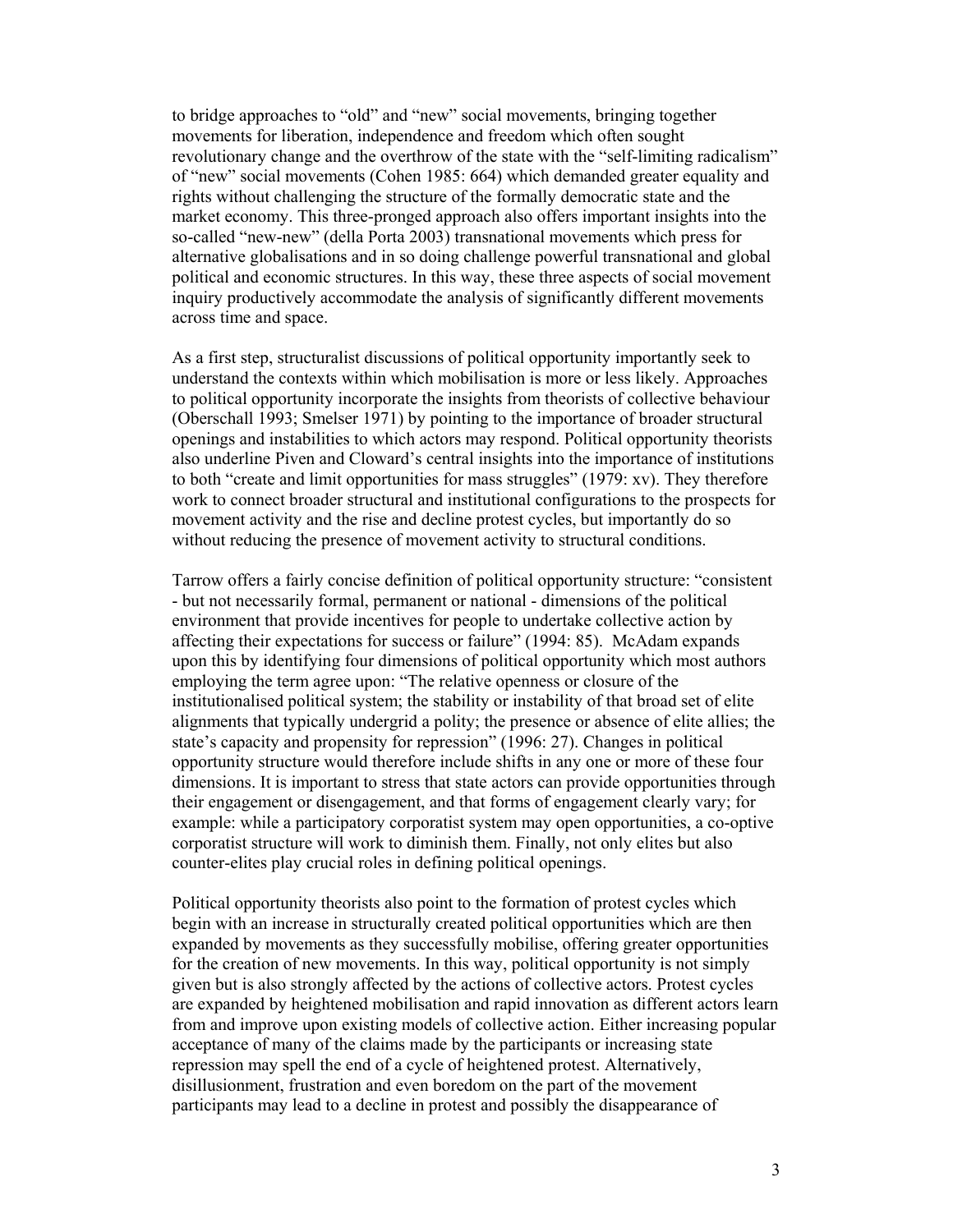formerly popular movements (Castells 1983; Tarrow 1994; Zuern 2001). Political opportunity approaches therefore offer significant contributions to the study of social movements by highlighting the opportunities for action and suggesting the possible forms that movements will take as they respond to the context in which they organise. Opportunity structures cannot, however, explain the rise of new movements on their own.

Movements also importantly build upon existing human and material resources. The investigation of mobilizing structures, which has grown out of resource mobilisation theory (McCarthy and Zald 1973), rationalist accounts of collective action (Olson 1965), moral economy approaches (Thompson 1971), and political process models (Tilly 1978; McAdam 1982) has underlined the need to consider not only material resources but also the formal and informal networks upon which movements are built. These networks include those that develop along class, ethnic, racial, religious, and gender lines as well as those that transcend these distinctions.

This second branch of inquiry investigates how social movement organisations are formed, what local networks they build upon, what existing institutions they employ, and what access they have to political and material resources. This conception of resources also includes established repertoires of contention, essentially the means of claim making (Tilly 1986:4) which range from peaceful sit-ins and letter writing campaigns to acts of vandalism or violent attacks upon individuals or state institutions. Though these resources exist for new movements to employ, new movements often innovate within existing repertoires. During different periods, under different regimes, various forms of protest dominate. As repertoires become outdated, social actors work to change them in response to changes in their own interests and organisation as well as the overall relationship between state and society. The changes are, however, extremely gradual; in the interim, repertoires may actually constrain action (Tilly 1986; Zuern 2001).

Analysts who employ mobilizing structures as part of a broader inquiry, work to avoid the central criticisms levelled against earlier, more narrowly defined approaches. Melucci, for example, notes that theories based purely on resource mobilisation: "tend to explain how, but not *why* social movements emerge and develop," adding "resource mobilisation approaches view collective action as 'data' which is merely given." (1989: 3). Political opportunity approaches offer some insight into the question of "why?", but largely from the perspective of factors external to the movements themselves. In short, it is necessary to investigate the very process by which movements define themselves to fully understand the "why" of movement mobilisation and organisation.

This third area of social movement studies is based upon identity-oriented paradigms which stress the importance of social relationships for any understanding of movement activity; they therefore bring cultural frames including shared meanings, symbols and discourses into the analysis (Lichbach 1998: 407). Analysts of new social movements such as Touraine (1981) and Melucci (1989) have underlined the importance of framing, by focusing on subjective elements such as identity, status and values. Melucci reminds us that the same experiences and behaviour can be viewed in different ways; meanings depend upon systems of reference (1985: 794). These shared meanings, defined as framing processes by Snow and others (Snow et al 1986),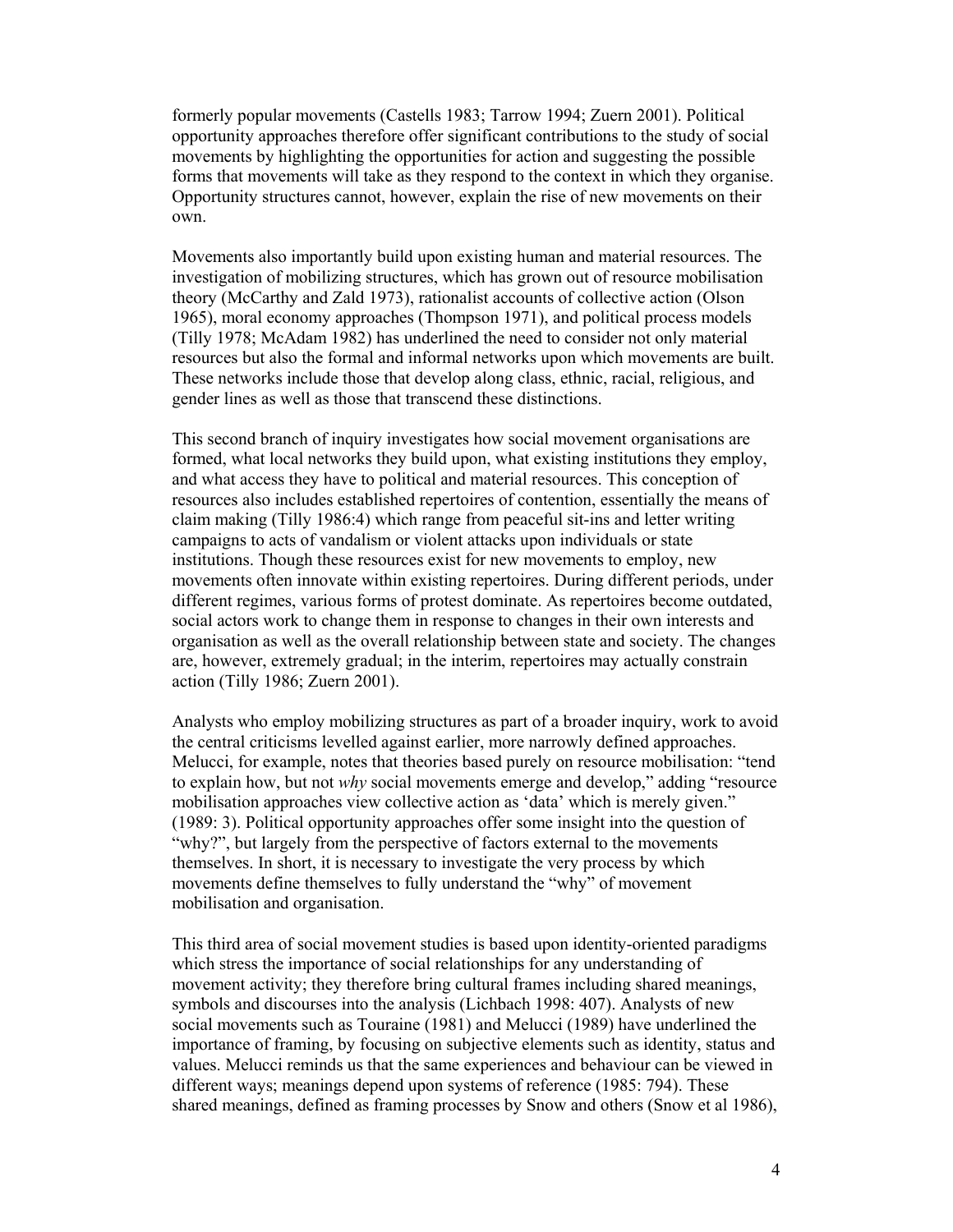are central to any understanding of social movement activity. Even the structuralist account of Piven and Cloward (1979) and the relative deprivation theory expounded by Gurr (1970), point to the central importance of a shared feeling of grievance in order for mobilisation to occur. The oversight in these theories has been to assume that such collective framings simply appear without investigating their very construction.

McAdam, Tarrow, and Tilly argue: "For a growing school of 'constructionists', social movements were *both* carriers of meanings and makers of meaning, that, by *naming* grievances and expressing new identities, constructed new realities and made these identities collective" (1997: 149, italics in original). Insights from the study of socalled "identity-based" movements such as those focusing on women's and gay rights were incorporated into the study of social movements more generally to work to address questions of collective identity, consciousness and solidarity that earlier models had difficulty solving. The inclusion of these approaches underlines the importance of definitions of community, shared meanings and transcripts (Scott 1985) for any account of collective action.

Scholars from numerous perspectives have worked to bridge what they see as the primary divisions in the study of social movements (Cohen 1985; della Porta and Diana 1999; Lichbach 1998; McAdam, McCarthy, Zald 1996; McAdam, Tarrow and Tilly 1997, 2001). While different authors allocate varying degrees of attention to underlying structural factors, it is quite clear that no movement can be understood without some investigation of the material structure within which it formed. Opportunity structures work either to limit collective action as in highly representative or highly repressive or totalitarian regimes or to encourage collective action such as in the clear definition of a repressive system such as apartheid around which many can rally in opposition. Second, the establishment or presence of solidarity networks is required for the "production of meaning and the mobilisation of resources" (della Porta and Diana 1999: 22) that enable popular protest. Finally, the production of shared beliefs and collective identities form the necessary but not sufficient basis for all social movements.

Before moving on to an investigation of the underlying structural conditions, both domestic and transnational, affecting recent movement activity in South Africa, it is necessary to add two more important innovations and challenges to this three-pronged perspective on movement activity. First, until relatively recently, most scholars of movements have focused upon domestic contexts and movements rather than transnational actors, constraints and opportunities. Keck and Sikkink (1998) have importantly drawn attention to transnational advocacy networks which often lead movement activists in a one country to appeal to actors beyond their borders to bring about domestic change through what they label a "boomerang" effect. A growing scholarship furthers this inquiry by focusing on the development of transnational organisations and movements particularly those challenging neo-liberal discourses of globalisation (for example: Clark 2003, Cohen and Rai 2000, Florini 2000, Keane 2003, Khagram, Riker and Sikkink 2002, Klein 2001, O'Brien et al, 2000). These scholars have pressed researchers and activists to define opportunities, networks and identities which transcend national boundaries, to work to connect the "local" to the "global."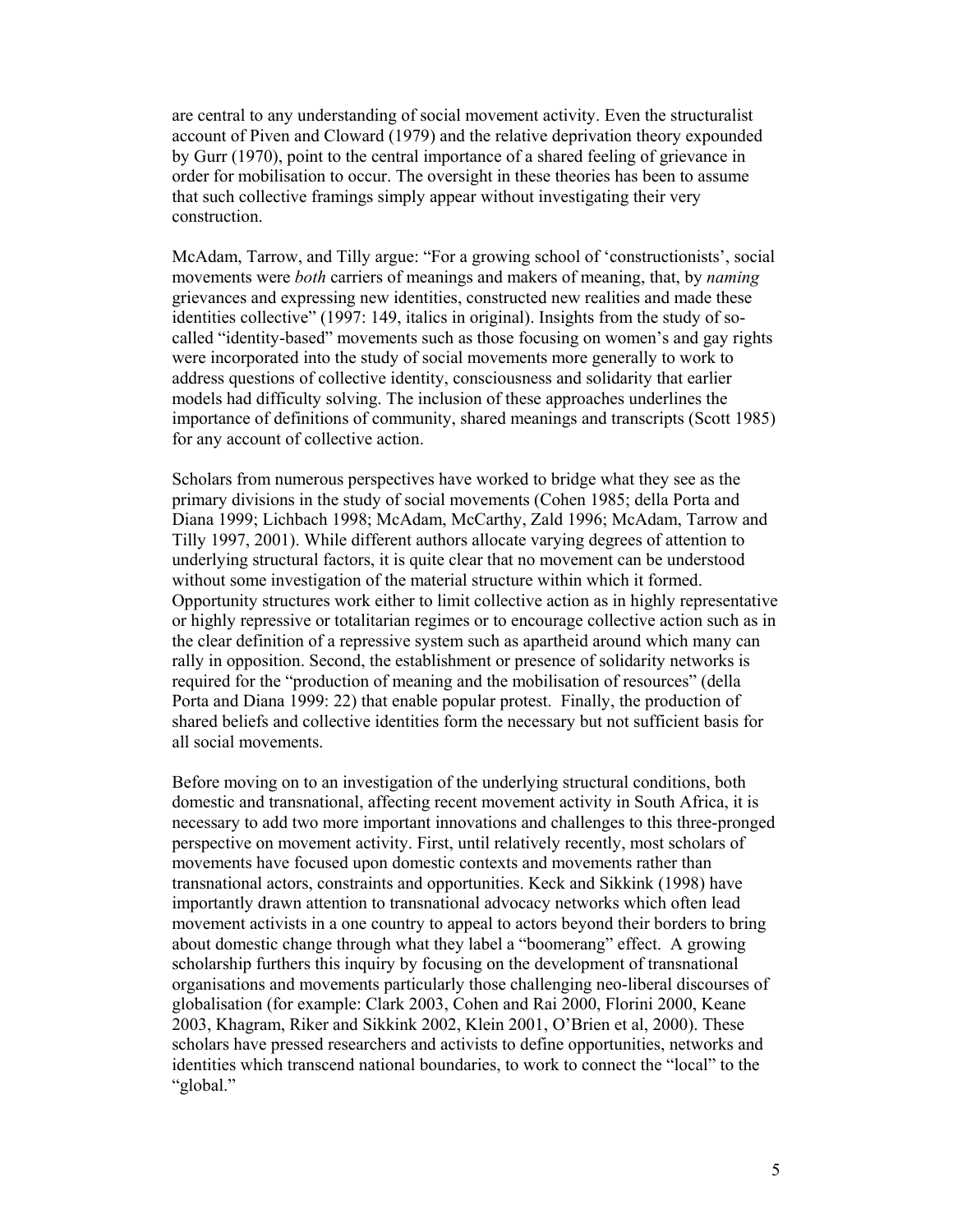Second, McAdam, Tarrow and Tilly (2001) have recently worked to define a more dynamic approach to movement activity and collective action more generally. This approach seeks to move the focus of inquiry from one of understanding political opportunities and threats, mobilizing structures and framing processes to a framework within which greater emphasis is placed upon the very mechanisms and processes which bring about contentious action by connecting these factors. This results in a more dynamic and complex framework which effectively focuses on processes such as boundary activation (defining "us" and "them"), diffusion (the transmission of ideas and approaches to new populations), brokerage (the linking of previously unconnected actors and sites), radicalisation (the move to more extreme tactics or agendas), social appropriation (the appropriation of previously non-politicised sites or activities into sites of mobilisation), category formation (creation of a new social category), object shift (change in perceptions and relations among actors), and certification (validation of actors by an external authority). Such a framework challenges researchers to draw connections between various processes to better understand social movements and collectivities in motion.

This dynamic framework, along with the three-pronged approach outlined above with the crucial addition of transnational and global opportunities, actions, identities and constraints, offer a host of questions, approaches and mechanisms for researchers to consider when investigating popular responses to the political and socio-economic context in South Africa. In order to employ these insights, it is necessary to begin by defining the broader framework of opportunities and constraints, to investigate globalisation as it manifests itself in South Africa.

## **Globalisation and Marginalisation in South Africa**

The term globalisation has come to dominate discourses of social, economic and cultural developments in contemporary society. Given the multifaceted processes that are often merged under its rubric, the term defies clear and precise definition. Most analysts begin, by pointing to the economic dimensions of globalisation, including: the dramatic increases in international trade and finance, the growing importance of multinational corporations in the international economy, and, more generally, the growing interconnectedness of many parts of the world. This growing interconnectedness has been characterised over the last three decades by the growing importance of new technological advances which have dramatically reduced the costs of international transactions, thereby promoting the increased movement of capital, goods and services and, to a certain extent, people. It is important to also recognise that the integration of the global economy has led to a rapid proliferation and spread of new information and communications technologies.

The forces unleashed by globalisation have had a fundamental impact on the production system, which itself has become globalised. The shift from Fordist to post-Fordist production strategies has led to the outsourcing of suppliers and the relocation of price-sensitive products to low cost production regions where labour is cheap. These changes in the production system have in turn fostered fundamentally reconfigured labour markets, forcing a rapid growth in new forms of informal, contract and part time working arrangements across the globe (see Standing 1999).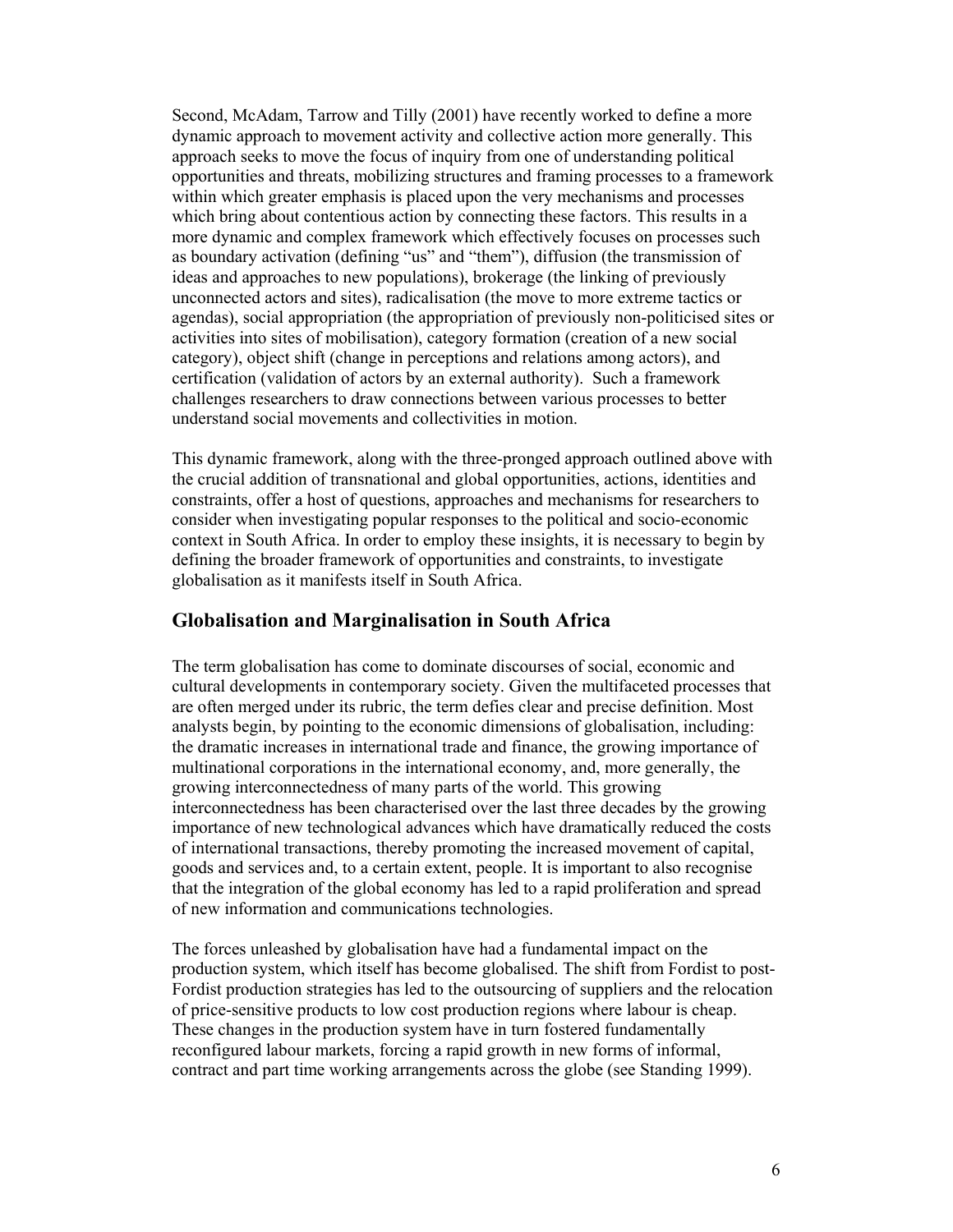These economic definitions highlight some of the key features of globalisation – the importance of trade, the growing importance of multinational corporations, the extent and ease of international capital flows, the importance of the spread of technologies and ideas, and the globalisation of production – but say very little about hierarchies of power and social relations. Others in the social sciences, however, emphasise the importance of the compression of time and space as key dimensions of globalisation (see Harvey 1989 and Giddens 1984). Distinguishing between place and space, where the former signifies the idea of locale or geographical location, and the latter, which is structured by social relations, globalisation involves the increasing disconnection from place and connection to space. Globalisation is thus defined as "the intensification of worldwide social relations which link distant localities in such a way that local happenings are shaped by events occurring many miles away and viceversa" (Giddens 1990). Mittleman (2000) extends this conception of globalisation to emphasise the political dimensions of globalisation and the responses to it. He views globalisation thus:

As experienced from below: the dominant form of globalisation means historical transformation: in the economy of livelihoods and modes of existence; in politics, a loss in the degree of control exercised locally – for some, however little to begin with – such that the locus of power gradually shifts in varying proportions above and below the territorial state; and in culture, a devaluation of a collectivity's achievements or perceptions of them  $(2000:6)$ .

The strength of Mittleman's concept is that it provides a framework for an analysis of how agents may respond to globalisation and therefore of the politics of globalisation. He argues: "Most agents acquiesce, but others attempt to write a script which embraces macroeconomic growth processes and new technologies while linking them to social equity and reform programs." (2000:7)

This allows us to view globalisation not just in economic terms but also as a multifaceted process with power relations which produce not only powerful forces supporting its further entrenchment but also discontents which sometimes coalesce into counter movements. In this way, globalisation has been linked to marginalisation, a term used in the literature on poverty and social policy to encompass the disadvantages of individuals, households, social groupings, or spatial areas, in terms of some social, economic, cultural or political activities or processes. Marginalisation is most often linked closely to a lack of material resources and poverty and associated with powerlessness and lack of representation and freedom.

What, then, is the impact of globalisation? There is now a large economic literature which empirically explores the effects of globalisation (see, for example, Dollar and Kraay 2000, World Bank 2002, Stiglitz 2002, Sala-i-Martin 2002, Rodrik 1999, among others). This empirical literature, complicated as it is by a range of measurement controversies, does not address the fundamental issues at play. This is largely because answers to this question too often take a homogenous form. For its proponents, globalisation is a necessary development that will enable society to maximise its wealth and bring prosperity to all. For its critics, it is an ominous development that increases exploitation and oppression and plunges societies into the depths of poverty and immiseration. Both these perspectives contain at least a kernel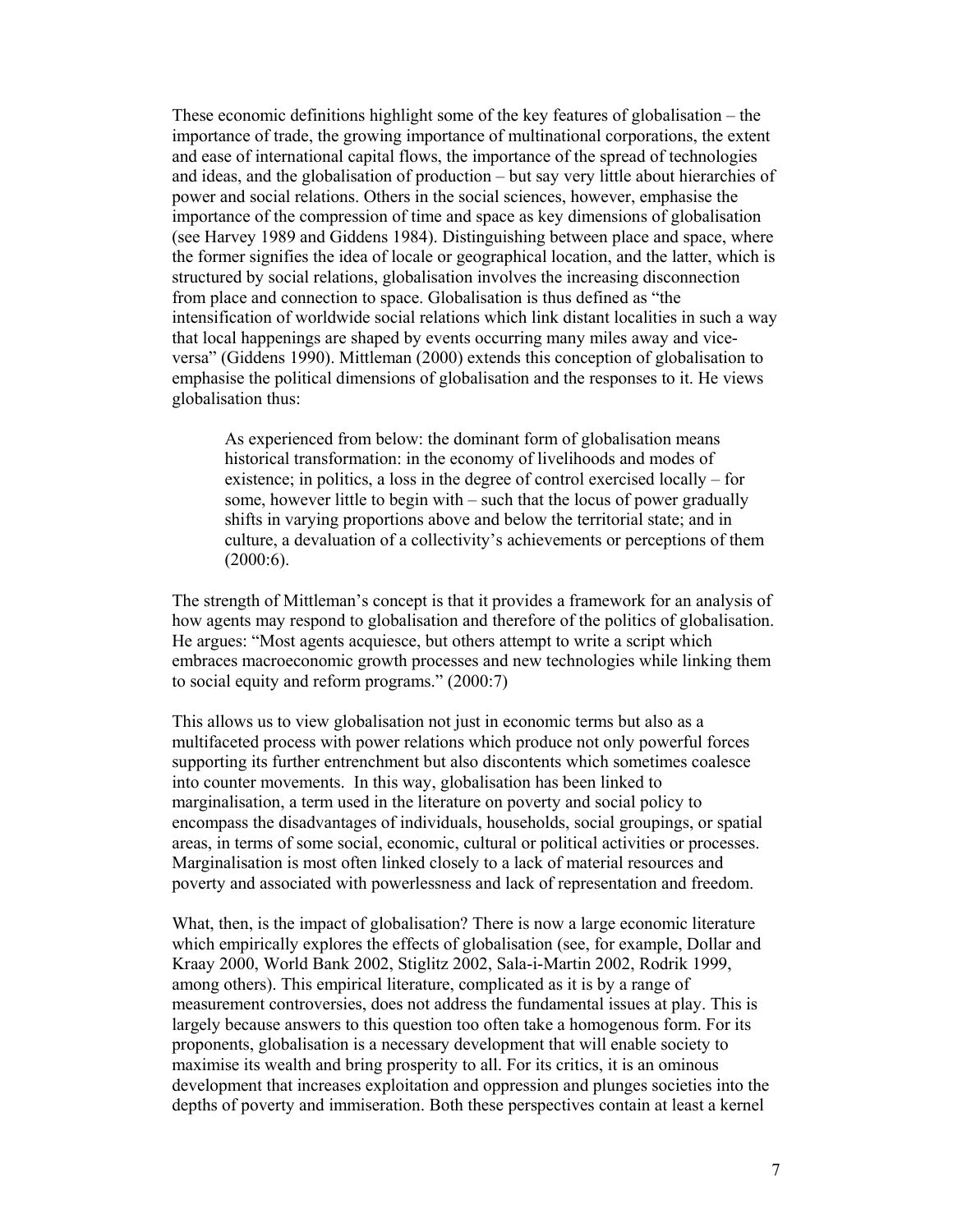of truth, but their essential weakness is that they speak to only one side of a multifaceted process, which has differential effects among and within nations.

What then are these differential effects? To state the obvious: globalisation has both winners and losers. These winners and losers do not correspond to the neat nationalinternational divide that is so often reflected in left-leaning nationalist literature. The beneficiaries and victims of globalisation are present in both the industrialised and the developing world. This should not be surprising. After all, the defining element of globalisation is its integrative character: the erosion of national boundaries and the increasing drift to a spatially unified universe. Its effects are thus global. Recognition of this, however, must not be interpreted to mean that the effects are uniform across the globe. Indeed, since social structures vary across spatial contexts, the impact of globalisation differs dramatically across regional and national contexts. Peasant based societies, for instance, are far more adversely affected by the disciplining effects of globalisation than are societies with a high preponderance of skilled workers concentrated in knowledge-based industries.

Globalisation has transformed social structures by reorganizing the industrial sector and forcing a large percentage of organised workers into the informal economy, it also reconfigured the class alliances of the post-World War II period (see Marglin and Schor 1992). In this new era, the domestic bourgeoisie was reconfigured into an alliance with international capital. Domestic labour was as a result thrown onto the defensive and forced into a rear guard battle to protect the gains won in an earlier phase of the accumulation process (see Held and McGrew, 2002). The primary beneficiary of this state of affairs was capital, although this was not universally the case (Habib and Padayachee 2000). This enhanced the negotiating power of finance capital and multinational corporations in particular vis-à-vis other social actors as a result of the increasing availability of investment sites across the world. The primary institutional casualty of this process was the nation state. Previously it served to condition and constrain capital in its quest for profit. Now capital, with its control over investment and the availability of an overabundance of investment sites, served as a constraining influence on the nation state. Increasingly, it demanded less regulation and more market-oriented policies as a cost for its investment. As the years rolled on, the nation state began making significant concessions in this regard.

Labour, as a social actor, has lost the most as a result of this process of globalisation. The enhanced power of capital, the increasingly subservient status of the nation state, and the transformation in the industrial economy unleashed by globalisation all has taken its toll. Large numbers of workers particularly in vulnerable industries have been thrown out of work or into casual labour. Gains won in the earlier accumulation phase around the social wage have largely been rolled back. And the influence of labour over the state has declined dramatically making it almost impossible to turn the political tide. Of course the effects on labour have not been equally distributed, but labour as a social category has experienced a net loss in influence, members and control over and share of society's resources.

Ironically, one sector to have benefited from globalisation, or at least from some aspects of it, is the activist layer of social movements spawned in this period. The technological and communication revolution has not only made it easier for capital to do business but has also enabled activists from across the ideological spectrum to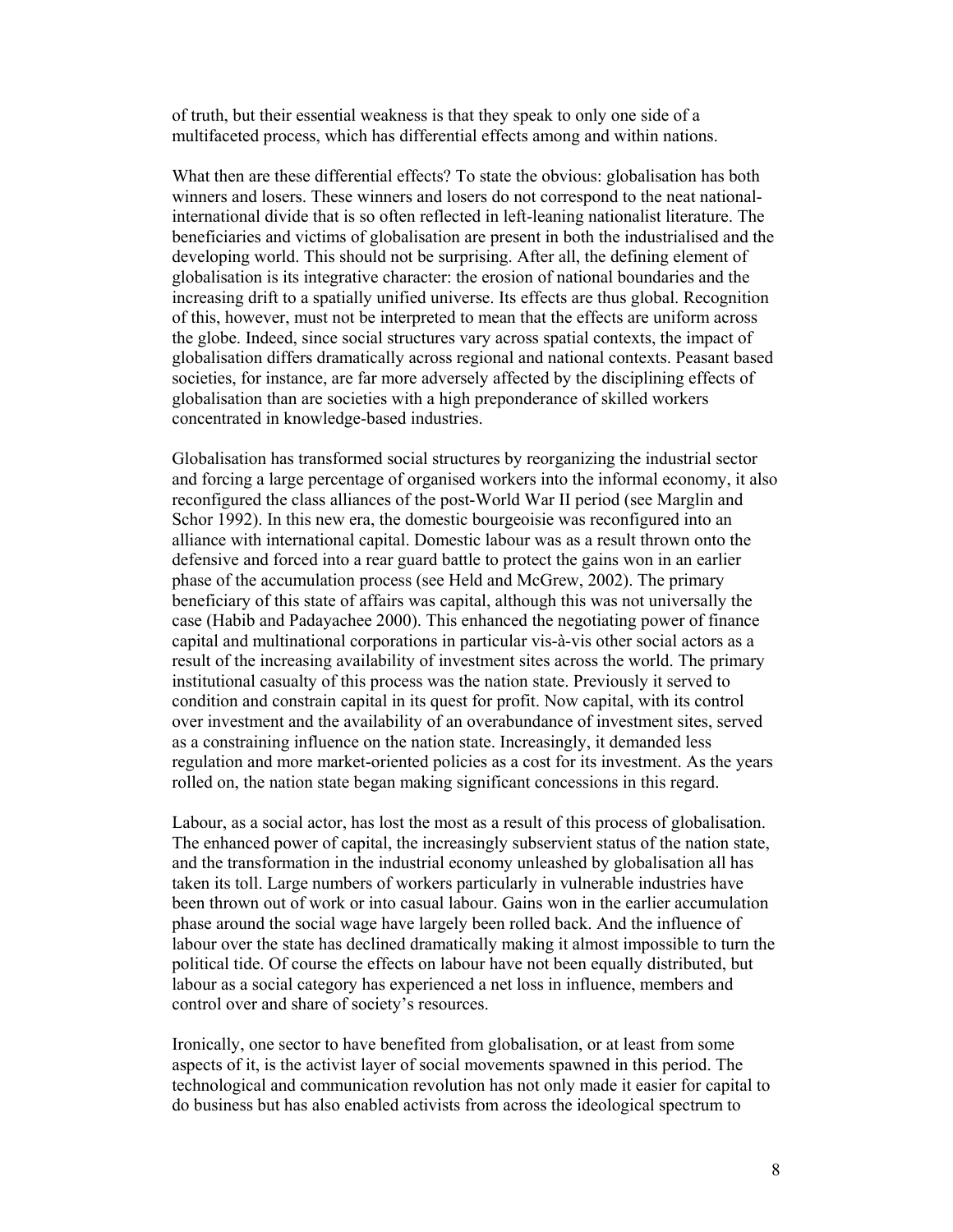wage their struggles. Email and cheaper global travel enables activists from different parts of the world to communicate much more easily. The internet and satellite television facilitate the universalisation of struggles, in particular because the citizenry in the industrialised countries are more easily made aware of the oppression, exploitation and immiserising conditions to which other parts of the world are subjected. As a result, in the last two decades United States and European corporates like Nike and Shell have been held accountable for their labour conditions and environmental records in other parts of the world through consumer boycotts and other forms of protest in the US and Europe. International financial agencies, in particular the International Monetary Fund and the World Bank, are continually confronted with street demonstrations at their annual general meetings; these protests are overwhelmingly populated by activists and citizens from the industrialised world. Seattle, Genoa, and the range of international consumer boycotts launched against a diverse set of multinational corporations for everything from the Palestinian struggle to the child labour practices would not have been possible without the increasing integration of the world through globalisation (Byers 2000).

South Africa serves as a textbook example of how globalisation plays itself out in the semi-industrialised world. Capital has been the primary beneficiary as productivity and the return on investment dramatically improved in the last decade. The state has been largely constrained by domestic and foreign capital and has, as was indicated earlier, made significant concessions at the macro-economic policy level (Michie and Padayachee 1997). Labour has been the principal loser in this process. COSATU's influence on its alliance partner, the ANC, has been steadily eroding throughout the transition years. Large numbers of organised workers have been retrenched, casualised and/or forced into the informal economy leading to a further expansion of the burgeoning underclasses. Some workers have done well. Senior managers and certain categories of skilled workers (including professionals) have experienced rising incomes, but they constitute a tiny proportion of the overall labour community which has been on the defensive for most of the last decade (Nattrass 2003).

One distinctive feature of the South African case is that the globalisation process was simultaneously accompanied by a political transition from apartheid to a democratic order. The substantive compromise of this transition was the incoming regime's support for neo-liberal economic policies in exchange for capital's acceptance of black economic empowerment and some affirmative action. The result has been a globalisation process tinged by colour. Black entrepreneurs have become the primary beneficiaries as they have been included in new investment from both foreign and domestic capital, and have been provided with concessionary loans by the state and/or its financial agencies. Skilled black personnel have benefited enormously as the corporate sector has scrambled to meet equity targets in their managerial and staffing structures. Black managers and workers have been prioritised in public sector employment, but black has also been the colour of most of the victims of this neoliberal globalisation, an unfortunate legacy of the overlap of race and class categories bequeathed by Apartheid.

The net effect of this simultaneous coupling of economic globalisation with the democratic transition, in the immediate aftermath of apartheid, has been devastating. According to the Report of the Committee of Inquiry into a Comprehensive System of Social Security for South Africa (2002: 19), unemployment stands at 36 percent for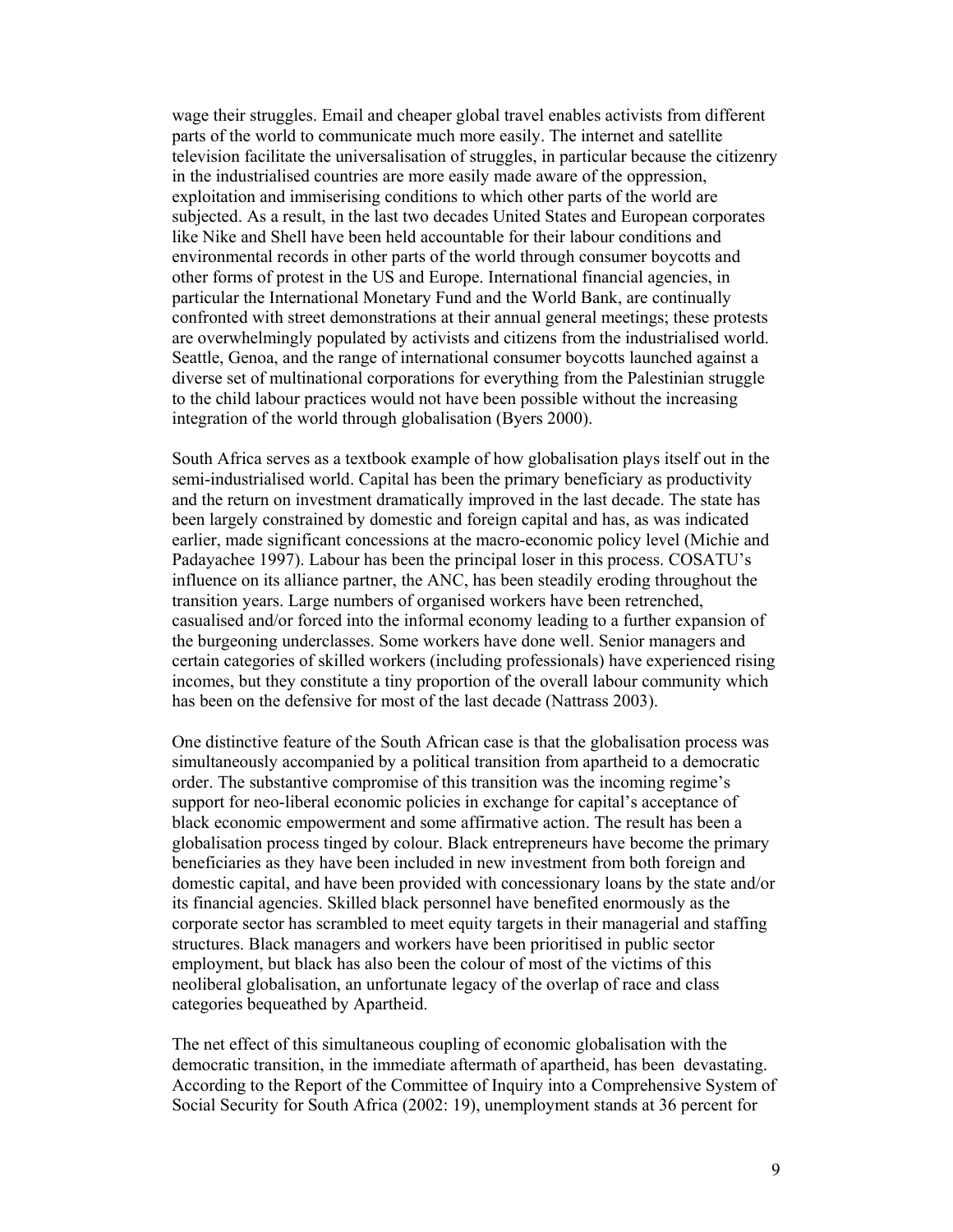the overall population and at 52 percent for African females. Poverty is pervasive and according to a recent committee of enquiry for the Department of Social Welfare, stands at an astounding 45 to 55 percent. About ten percent of African people are malnourished and at least 25 percent of African children are stunted (Everatt 2003: 77). Evidence suggests that key indicators such as unemployment and the number of households without a breadwinner are deteriorating (Everatt 2003). The level of inequality is also getting worse. South Africa has always been one of the most unequal societies in the world, and the incoming ANC government in 1994 committed itself to addressing this problem. Yet despite the post-apartheid regime's rhetorical commitment to redistribution, the Gini coefficient continued to rise throughout the ANC's first two terms of office (Report of the Committee of Inquiry into a Comprehensive System of Social Security for South Africa 2002: 27). One factor worth noting, however, is that the racial profile of inequality is changing. This is reflected in the fact that the size of the African component in the richest income decile rose from 9 percent in 1991 to 22 percent in 1996. The racial profile of the poorest has, however, remained black, leading many commentators to conclude that the present economic dispensation benefits only a tiny elite within the African population. The predicament of the losers in this transition is perhaps most graphically captured in the words of Emma Makhaza in the poverty hearings hosted by the South African Human Rights Commission, NGO Coalition, and the Commission on Gender Equality:

I am having seven children and nothing to depend on. I am making bricks and sometimes it rains and then I can't do it. And I collect food and take it to people. I fetch wood and collect cans of cold drink and sell them. When I am without food then I go next door and if they don't have then the children will have empty stomachs and I cry. Yesterday I left with my children fast asleep because they will ask me what we are going to eat. I am very thin because when I bought a bucket of mielie meal, I won't eat at all if I am thinking of the children. They say: Mum you are going to die (Budlander 1998: 17).

## **The reinvention of social movements in post apartheid South Africa**

One of the most striking features of social movements in post apartheid South Africa is that many of them are new, and a number of them emerged from the late 1990s. This is striking, in particular, because South Africa's recent political history is so integrally tied to social movements. Although some may be accused of romanticising the extent and effectiveness of civic and trade union organisation in South Africa during the apartheid era, it would be fair to say that, compared to many other countries, there has since the 1970s been a heightened level of social organisation in the country, especially in urban areas. Social movements in South Africa played a vital part in precipitating and defining the terms of the transition to democracy and indeed the liberation movement was arguably one of the quintessential social movements of the  $20<sup>th</sup>$  century (Figure 1 block 1). Opposition to apartheid was, as a result of apartheid itself, necessarily extra-parliamentary. The ANC, UDF, COSATU, NGOs, and civics, formed a collective mass of democratic energy which – in combination with economic difficulties, external political pressure and changing geopolitical circumstances – resulted in the negotiated revolution of the early 1990s.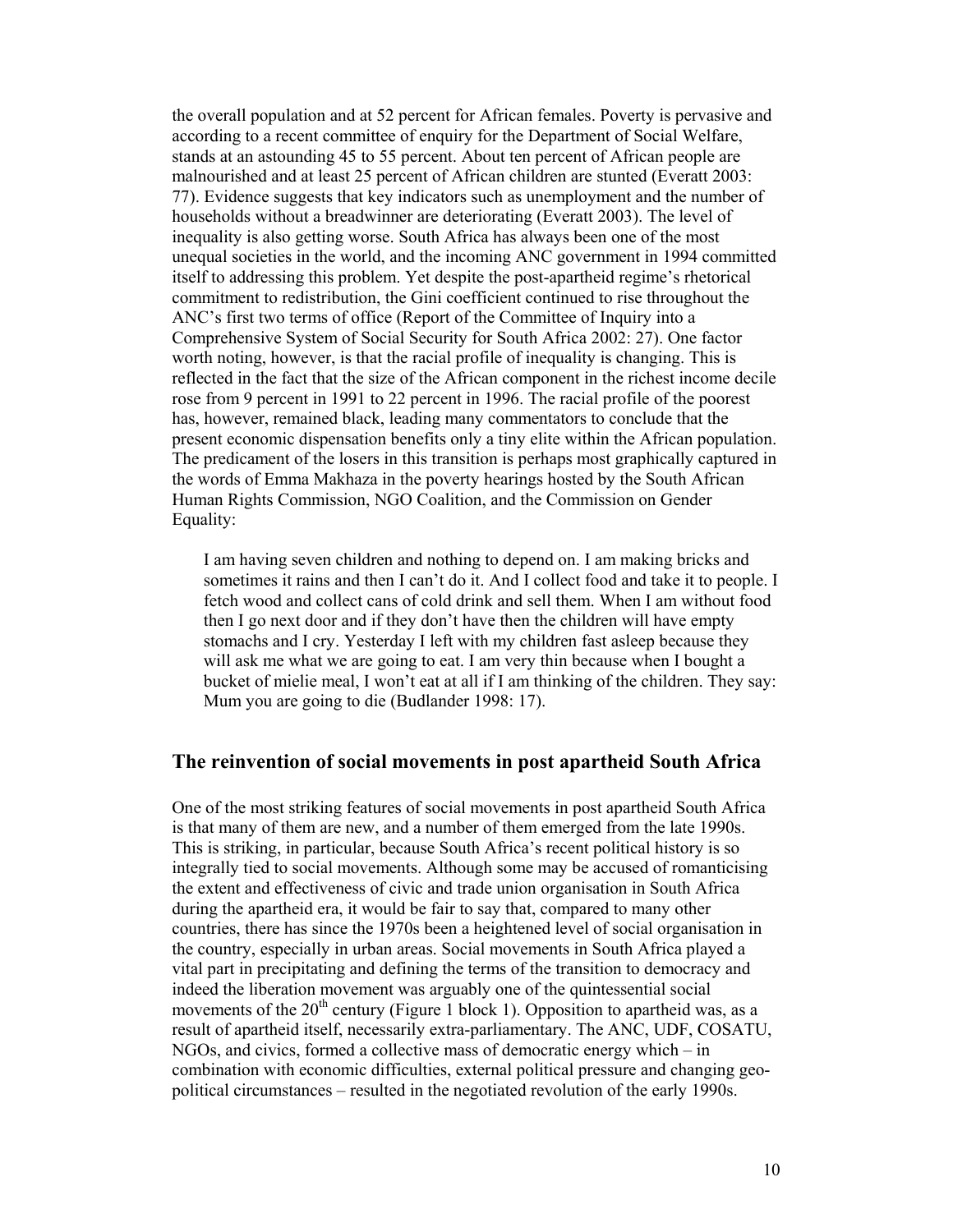Yet, in a country whose politics were defined by an ultimately overwhelming antigovernment movement, there is only limited institutional continuity between the movements of the 1980s and those of the late 1990s. The key explanation for the newness of today's generation of social movements is that old avenues of opposition were absorbed into the post-apartheid government, thus leaving opponents of the government without a 'voice' with which to express or a mechanism to organise opposition (see Figure 1 block 2). This marks a change in the political opportunity structure and the repertoires of contention as well as the activation of new boundaries and therefore new sets of political actors.



As we argued earlier, in the immediate aftermath of the political transition of 1994, state-civil society relations changed from the adversarial opposition that characterised apartheid politics, to a more collaborative and development-oriented focus. Unlike the previous government, which did not have international or domestic legitimacy, this was now a democratically elected government that was seen to be 'working on the problem' of poverty and deprivation rather than creating or exacerbating it. Patience was exercised, and although social conditions remained difficult for the poor, communities were not inclined to mobilise (Desai 2002:1).

Furthermore, even if communities had wanted to mobilise, the institutional environment which historically enabled this had all but disappeared. The organisational mechanisms that had been used to express opposition to government prior to the transition – the UDF, ANC, civics, NGOs – were either now part of the government or operating in close collaboration with the government:

… key activists [took] jobs key jobs in parliament and other government structures. Generally, there was deep confusion in that the civics' mainly oppositional role to the state was now deemed inappropriate, as they were urged to move from "resistance to reconstruction." (Lumsden and Loftus 2003: 19)

To illustrate the distance the civic movement had moved, the *Sunday Times* reported that SANCO had launched an investment arm in order to generate revenue for members. It quoted the executive director as saying: "We have repositioned the organisation towards empowering the community – with the emphasis on skills development, education, and employment" (Kobokoane 1997). In a recent article, Forrest described SANCO as a 'moribund ally', an 'empty shell' with little capacity for opposition (2003: 9).

11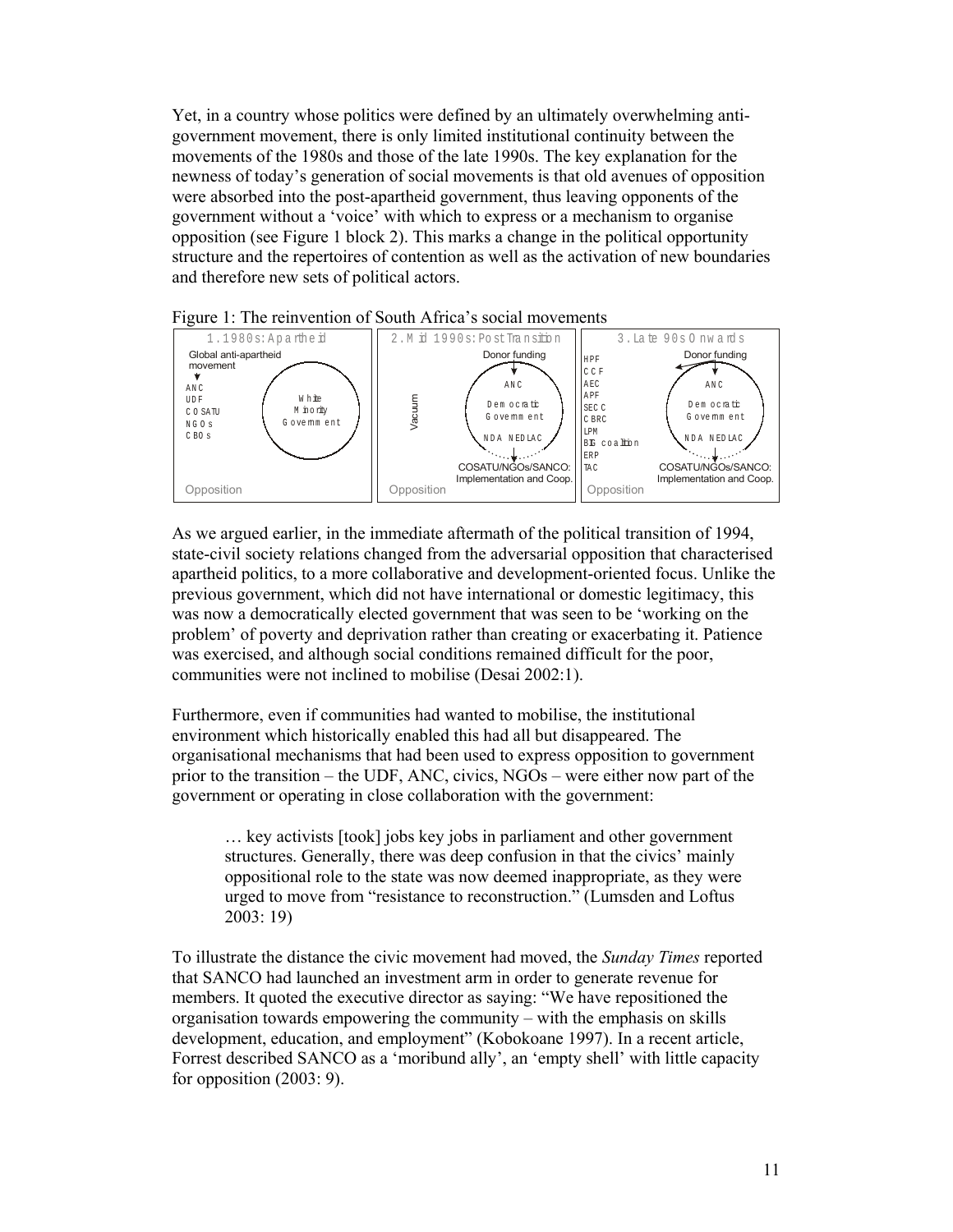NGOs, too, moved closer to the government and there was "increasing pressure on NGOs to 'professionalise' – code for adopting more technocratic approaches to development – with emphasis on efficient financial and management systems, and the ability to effect swift delivery" (Marais 1997). Boulle alluded to the danger that NGOs and CBOs were "falling into the trap of being restricted to delivery" (Boulle 1997). The mid- to late 1990s could arguably be described as a hiatus in popular and radical activity during which proponents of social justice attempted to internalise their programmes within the state through the drafting of the new constitution, the alleviation of poverty through welfare, and the implementation of policy to redress inherited inequalities.

There were, however, divergent opinions both within the state and civil society on the best development path. As welfarist solutions were increasingly seen to be trumped by pro-growth approaches, opposition has been expressed through the re-invigoration of civil society and the development of a new generation of CBOs which seek to challenge the emerging pro-growth consensus.

These new, emerging CBOs are different from their traditional counterparts. Often they command greater technical capacity and expertise, and slot into networks with larger NGOs. One example is People's Dialogue and its community-based structures like the Homeless People's Federation. … As well, their rising expertise implies a gradual break in their former dependency on "struggle NGOs". Most importantly, they do not shy away from taking government on. (Anonymous 1997).

The Homeless Peoples Federation was indeed the forerunner to a host of significant social movements that were subsequently established (see Figure 1, block 3). The TAC (1998), Concerned Citizens Forum (1999), Anti-Eviction Campaign, Anti Privatisation Forum, Soweto Electricity Crisis Committee (2000), the Landless Peoples Movement, Coalition of South Africans for the Basic Income Grant (2001) and the Education Rights Project (2002), amongst others have re-constituted a vibrant civil society.

Contemporary social movements are by no means unitary and uniform. A quick scan of the issues they represent indicates a massive diversity of concerns: land equity, gender, sexuality, racism, environment, education, formal labour, informal labour, access to infrastructure, housing, eviction, HIV/Aids treatment, crime and safety, and geo-politics. Many movements suggest that they draw from class-based ideologies with notable self-descriptions as: anti neo-liberal, anti-capital, anti-GEAR, antiglobalisation, anti-market, and pro-poor, pro-human rights, socialist and Trotskyist. However, while the material improvement of poor people's lives is at the core of many of these movements, they are by no means limited to demands for delivery or indeed to the concerns of the poor. Some also speak to legal rights, social and environmental justice, and stigmas and discrimination of certain categories of people rooted in everyday society and culture. Furthermore, the acknowledgement of second generation rights in the constitution allows for material gains to be constructed as rights, and there is increasing blurring between class based struggles and rights based struggles.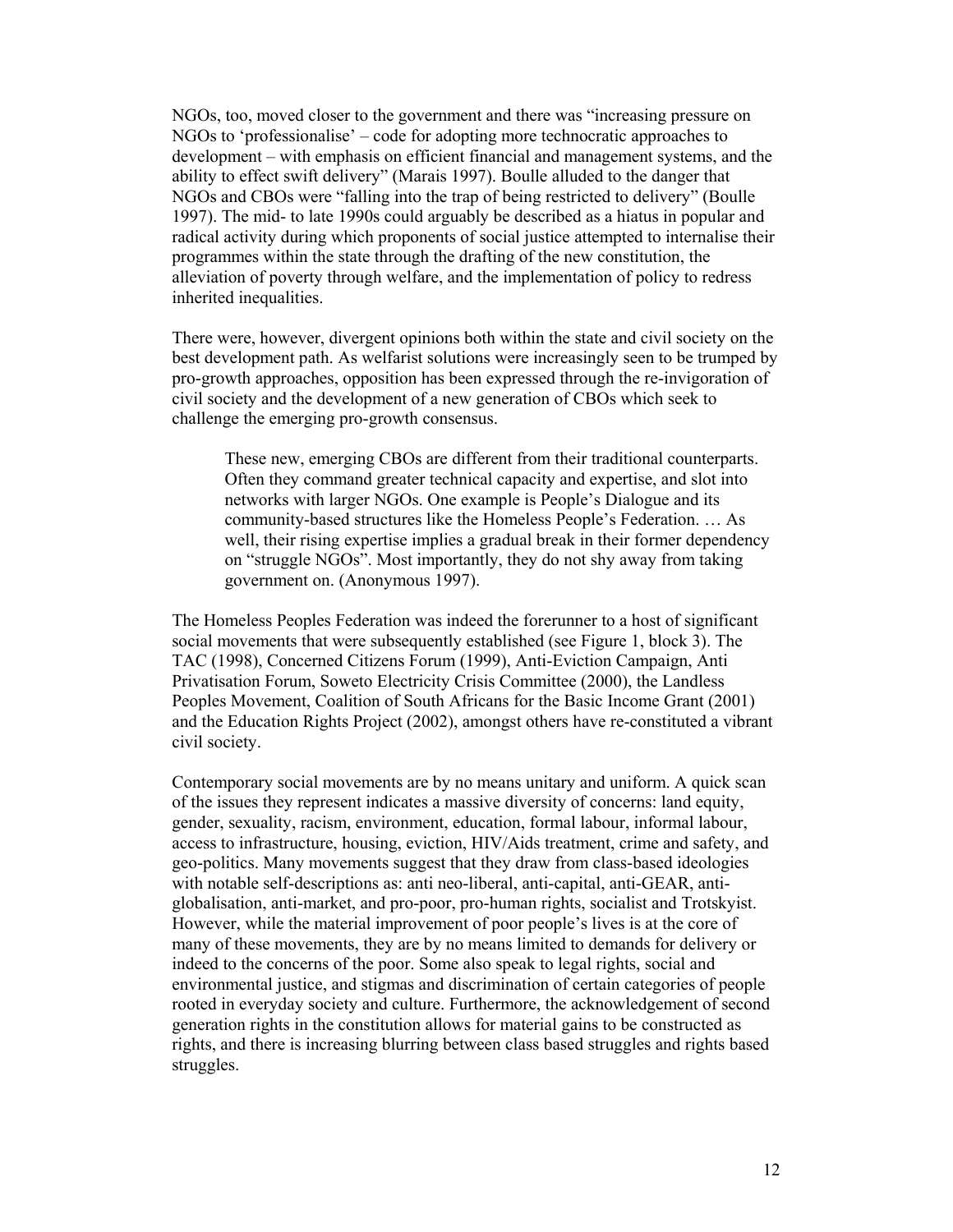In addition to issues, social movements vary according to geographic scale. On one end of the continuum, the Concerned Citizens Forum is a largely Chatsworth based movement focusing its work on Durban. At the national scale, the TAC is strongly represented throughout the country although it may be more active in urban areas. Jubilee South Africa, on the other end of the continuum, is a local office of a global movement. Local initiatives often overcome the constraints of their geographic focus by affiliating with movements elsewhere in the country or world, as is seen in the way Durban's Self Employed Women's Union with 2000 members models itself on the Self Employed Women's Association with 500 000 members in India. These and many similar institutions are linked through the global organisation of Streetnet launched in Durban in 2002. Along with a variation of scale, movements also vary in size. According to Forrest (2003), the Landless People's Movement aims to have 100 000 members this year and National Association of People Living with HIV/AIDS claims a membership of  $200\,000$  to  $300\,000$ . Others may have memberships of just a few hundred, or memberships that are difficult to determine as a result of their structural form.

Institutional shape is also a dimension of variation. As we have seen, some are local branches of international movements. Others, such as the National Land Committee describe themselves as independent NGOs, and yet still others are associations and networks of existing organisations such as the Coalition of South Africans for the Basic Income Grant. Finally, some still choose not to formalise their structure at all and prefer to remain unregistered and informal.

This diversity amongst contemporary social movements in terms of issues, size, institutional form, and tactics creates important methodological challenges. Is it fair to say that in all cases we are dealing with the same 'unit of analysis' and that all movements are necessarily of the same category? Can all of these social struggles necessarily be defined as social movements? How do we understand social movements within the global and national context? What are the implications of such movements for democracy in South Africa? In order to chart a course through this diversity we believe it is important to investigate the following six interpretive observations drawn from this descriptive overview. These observations build on and extend the earlier theoretical discussion.

Probably the most important factor giving rise to the emergence of contemporary social movements in South Africa is the high and growing level of poverty and inequality that characterises our society. Although much of the poverty and inequality is directly attributable to the apartheid policies of the past, they are seen to have worsened since democracy. As was discussed in section 3 above, the ANC government has been a vocal proponent of the view that integration into the global economy offers developing countries opportunities to develop and to grow rapidly. Whilst there have no doubt been winners, the economic reform process has had particularly deleterious effects on sections of the working class and the poor. These effects are most starkly felt in the labour market where unemployment has soared, with close on 40% of the workforce now without any prospect of employment for the foreseeable future. Labour intensive industries such as clothing, textiles and footwear have shrunk dramatically as the domestic market was lost to imports and local industries struggled to find markets abroad. The mining industry, for many decades the bedrock of the South African economy, has undergone a pronounced restructuring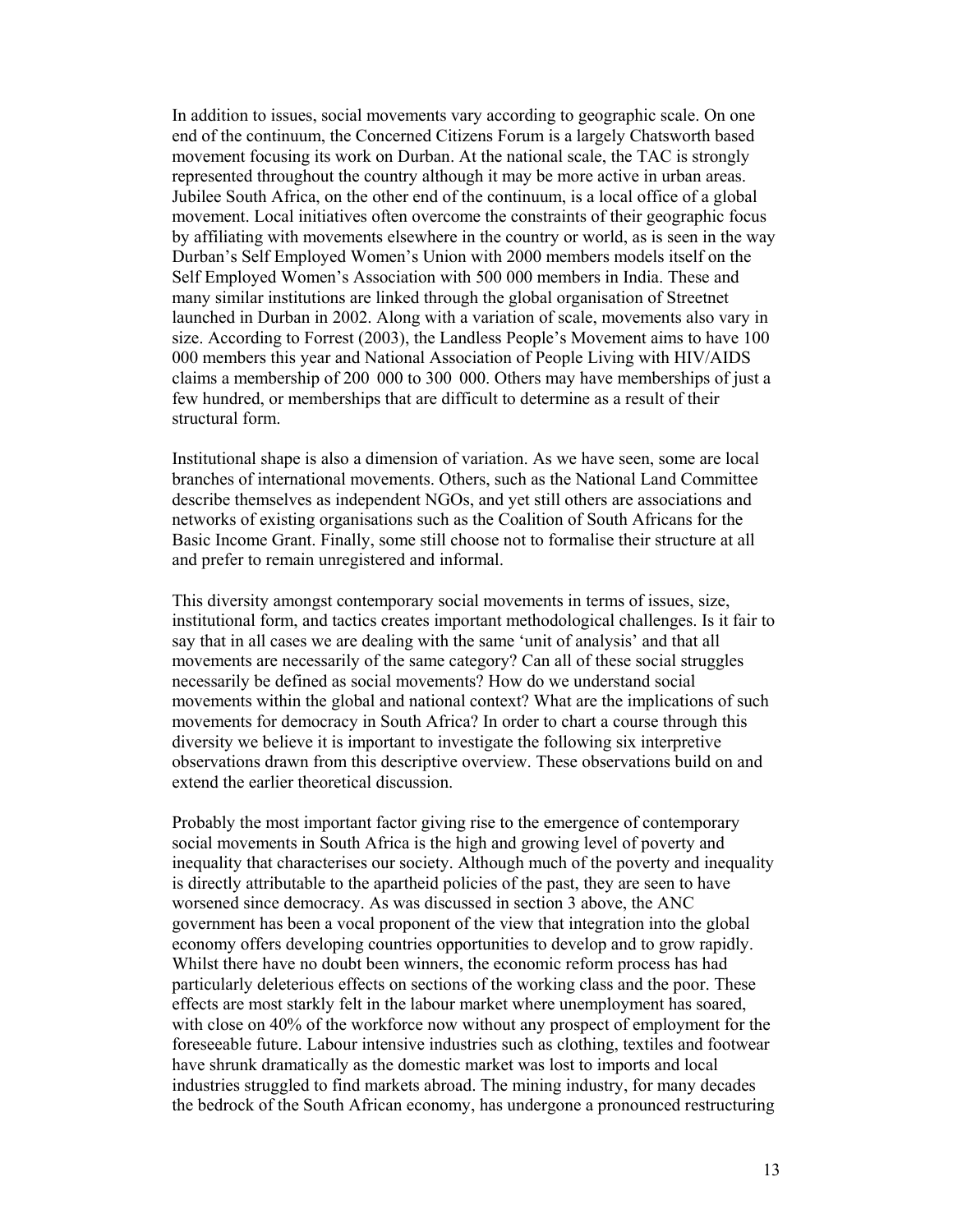process shifting toward more capital-intensive mining and thereby shedding over 200 000 jobs (Statistics South Africa 2002). Closer integration in the global economy has resulted in a shift away from manufacturing toward a service-based economy, and the consequent growth in part-time and sub-contracted labour processes. Where employment has grown, this has largely been in low-paid and insecure jobs in the informal economy, which is now estimated to constitute some 25 to 30 percent of all employment in South Africa (Devey et al 2003: 3). The effects of this restructuring process are reflected in national income data, which shows higher levels of both poverty and inequality compared to that on the eve of the democratic transition in 1994.

This set of processes is catastrophic when combined with a cost-recovery model for the provision of social services. National government has devolved responsibility for the delivery of many services to local government without offering significant increases in their budgets. The only way local governments can provide these services, therefore, is to ensure that they 'pay for themselves'. In the extreme form, services are privatised, resulting – it is feared – not only in further job losses but in even more determined efforts to extract profit making revenue from residents. Yet with dramatic increases in unemployment, residents find themselves simply unable to pay for water, electricity, rents, rates, and mortgages. Together, these forces amount to a 'pincer movement' on the poor, with the state insisting that people pay for their services, housing and land while simultaneously eroding livelihoods. Desai (2002) has argued that there is no longer a 'culture of non-payment' as there was in the 1980s intended to undermine the government, but rather an 'economics of non payment' whereby individuals simply cannot afford services as a result of their marginalisation from the formal sector. Yet the government responds as if this was a problem of discipline, cutting off services and evicting delinquent residents.

A number of largely class-based social movements can be linked to this pincer movement of falling employment and increasing cost recovery for services. Some respond directly to the issue of employment and the labour market. COSATU represents – to some extent – a set of winners within the context of the transition who enjoy access to employment within the formal economy under increasingly progressive labour conditions. However, formal unions are all too aware that this is a pyrrhic victory within the context of massive job losses. The recommendation of COSATU and a variety of other organisations is a universal basic income grant, advocated and mobilised through the Coalition of South Africans for the Basic Income Grant largely in response to the fact that the labour market is not able to absorb significant portions of the population. The third labour-market related movement is the Self Employed Women's Union which is lobbying for the recognition of the informal sector as not only a legitimate source of livelihood but also an important part of the economy.

These and other movements are responding, then, to one side of the squeeze on the poor: their ability to make a living. Responses to the other side emerge from the Anti-Eviction Campaign, the Anti-Privatisation Forum, the Concerned Citizens Forum, the Homeless People's Federation, the Soweto Electricity Crisis committee and others who oppose cost recovery for services. Through illegal reconnections, court injunctions and protest they attempt to expose the contradiction of councils demanding payment from residents who do not have sufficient incomes to pay for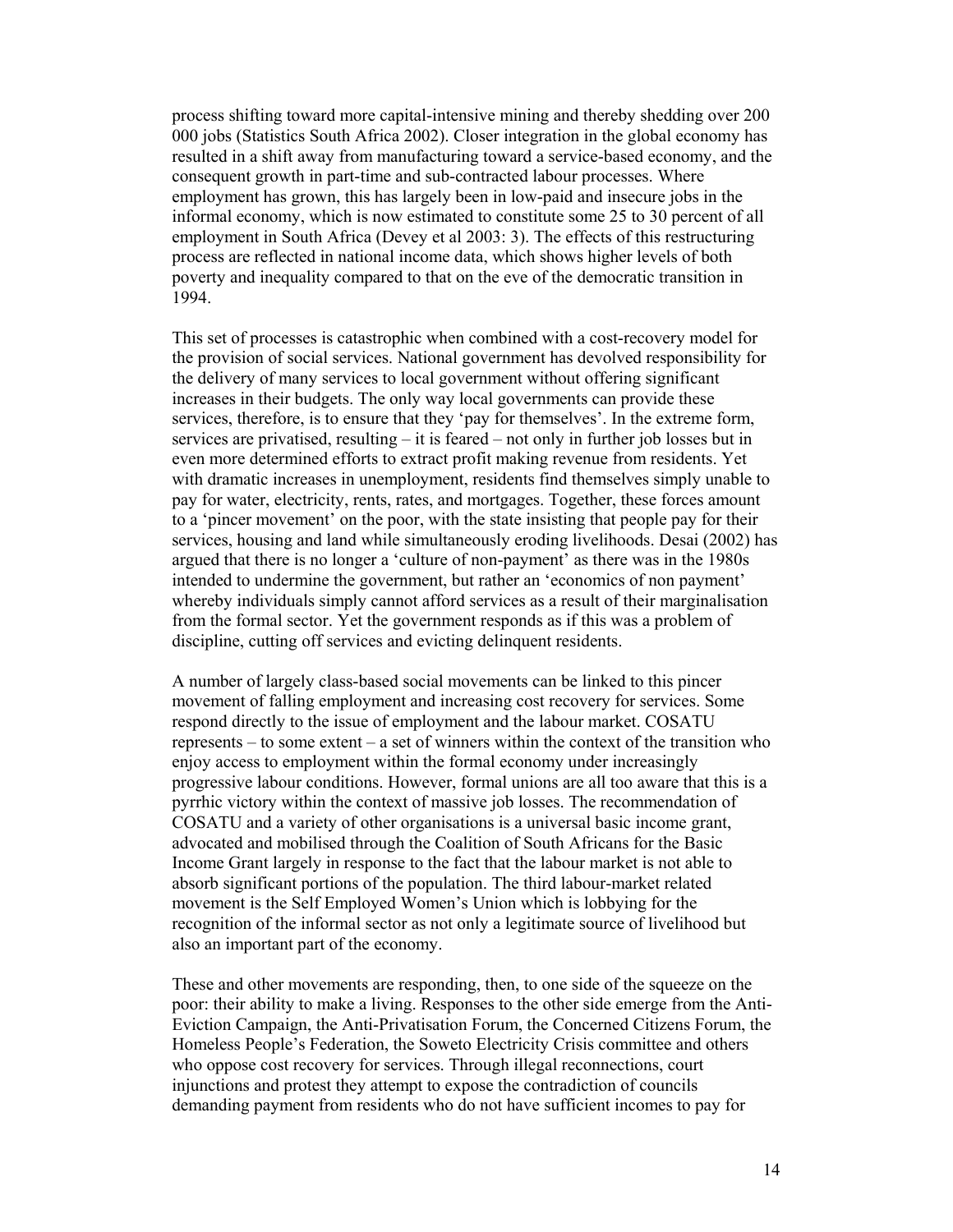them. Further movements such as the Education Rights Project and the TAC address other aspects of state delivery around schooling and health.

Second, alongside these movements concerned with distributional issues are a number of social actions driven by what might be classified as social exclusionary concerns. In some cases, such as that of economic migrants and refugees, an identity may place one in the most marginal of positions in society, not only materially but also because of the xenophobic social and cultural exclusions that result from not being readily accepted into host groups. The challenges faced by this group are championed by Gauteng's coordinating Body of Refugee Communities. A variety of groups deal with the longstanding marginalisation felt by women, who often bear the brunt of deprivation. Identity-related concerns are also taken up by groups such as the Gay and Lesbian Equality project who have made shrewd use of the legal system in order to end institutionalised discrimination against sexual minorities.

Identity is seen by the literature on 'new social movements' to be the basis of postindustrial popular mobilisation. It is possible to suggest that in South Africa, certain sections of post-industrial society, including new black elites, are finding expression through these forms. However, in the examples outlined above, we see that identity questions of citizenship, gender, and sexuality often exacerbate material disadvantage, and are not the indulgent concerns of a 'classless' petit-bourgeoisie. Indeed, there is a notable absence in South Africa of new social movements of the kinds described in the industrialised world as – perhaps – middle class individuals concerned with social and economic justice orient their energies to poor sectors of society rather than their own privileged predicaments. Social movements including those in South Africa are made up of both winners and losers of the processes of economic transformation discussed above.

Third, social movements are not 'spontaneous grassroots uprisings of the poor' as they are sometimes romantically imagined, but are dependent to a large extent on a sufficient base of material and human resources, solidarity networks, and often the external interventions of prominent personalities operating from within well resourced institutions. The TAC's Zackie Achmad has direct access to and public support from Nelson Mandela. The Education Rights Project emerges from the Centre for Applied Legal Studies and the Education Policy Unit. The Concerned Citizens' Forum was formed and driven by Fatima Meer at the University of Natal and Ashwin Desai, an independent writer. Leadership is sometimes shared between movements, with, for example, Trevor Ngwane being associated with both the Anti-Privatisation Forum and the Soweto Electricity Crisis Committee. Such individuals are crucial to the very existence of movements not only because they organise effective campaigns, but also for their ability to leverage resources from donor funders who are increasingly allocating money to support court cases and other actions undertaken by social movements. Furthermore, the histories of these individuals, frequently linked to the liberation movement, provide them with access to key players within government for the purposes of accessing information, attending important meetings and influencing policy.

Solidarity among movements goes beyond shared leadership. In Laclau and Mouffe's words, "different positions can become united in a chain of equivalence" (1985: 131). In South Africa, many new movements are affiliated with one another and are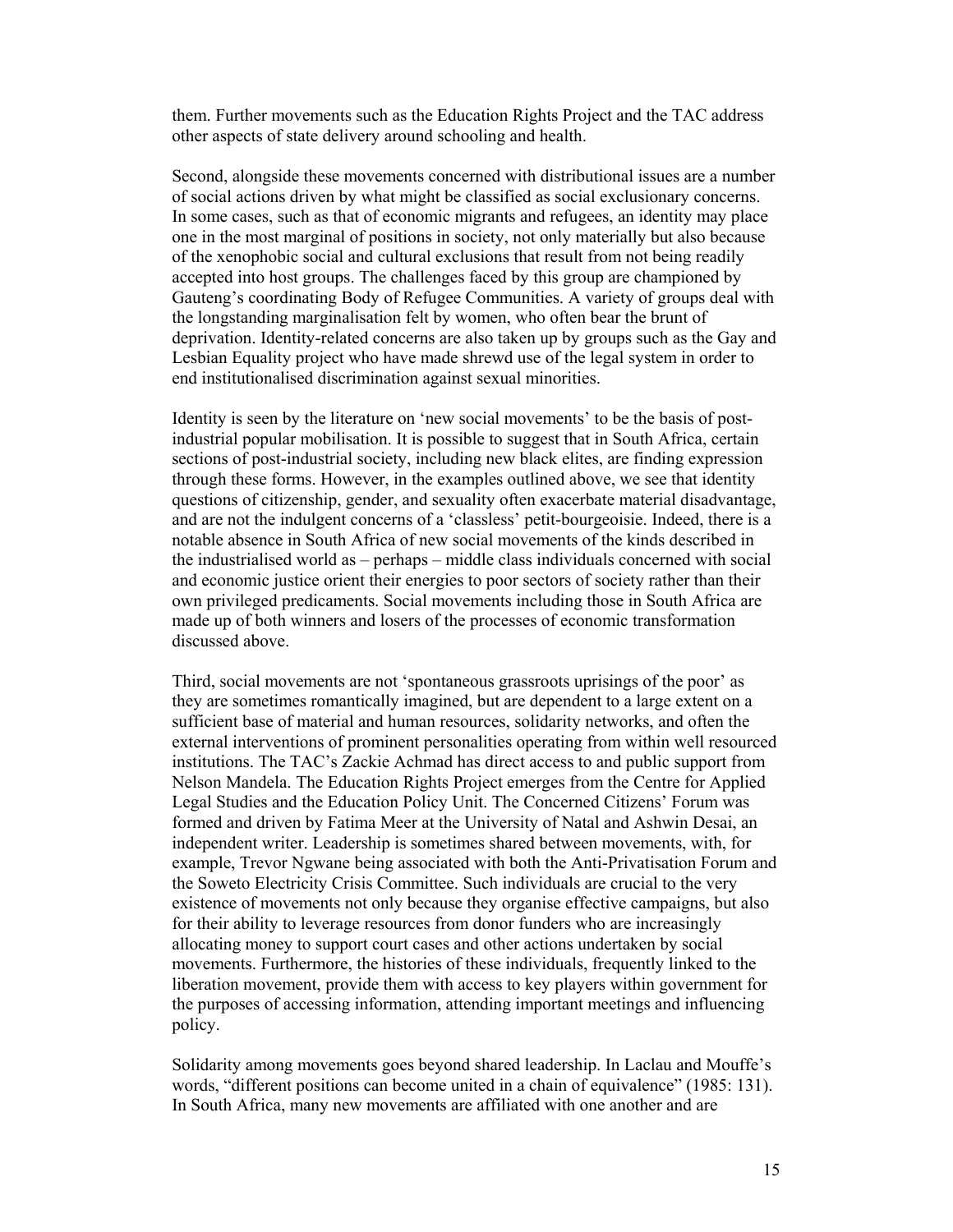mutually supportive. They have come together at particular global moments such as the Durban Social Forum at the time of the United Nations Conference Against Racism (2001), the Social Movements Indaba at the time of the World Summit on Sustainable Development (2002), and various other anti-war protests in 2003. These solidarity actions may have the effect of building a universal community of activists who not only come to the aid of each other in their respective local struggles, but also coordinate actions on a global scale. Perhaps the most vivid demonstration of this is the incredible world wide mobilisation against the war in Iraq on 15 February 2003.

Fourth, contemporary social movements are products of the opportunities and constraints generated by the post-1994 political environment. The new political, economic and social order is underwritten by a constitution that enshrines first and second generation rights, clauses that have been used by a number of social movements to either defend themselves or advance their campaigns. Note, for instance, the TAC's successful court challenge against government on the provision of anti-retroviral drugs to HIV/Aids sufferers. There has been an undeniable opening up of the state since 1994. There is much more democratic engagement with various societal forums. Increasingly, instruments and spaces have become available for the state to engage with civil society, and indeed, for civil society actors to challenge the state. NEDLAC, the media, the courts, and the constitution, formalised attempts to have public input into most policies, and even rhetorical support for mass demonstrations provide a significant repertoire of 'in-system' mechanisms for influencing policy and challenging the government.

But there are some negative features beginning to develop in the post apartheid political system. Some point to undemocratic tendencies in the highest echelons of government, reflected, in particular, through the stigmatization of the 'ultra-left' and the desire to repress protests (Bond 2000: 140, Desai 2002). Vally expresses concern that there is a trend towards authoritarianism in the post apartheid political environment:

In addition to the apartheid-era laws such as Regulation of Gatherings Act, a smorgasbord of Bills, which gave the security and intelligence agencies additional powers, are in the offing. These include the Interception and Monitoring Bill, Intelligence Services Bill, the Electronic Communications Security (Pty) Ltd Bill, the National Strategic Intelligence Amendment Bill and the Anti-Terrorism Bill (Vally 2003).

The perception by some, therefore, is that the political freedoms anticipated for post apartheid South Africa may not always be available in practise.

Fifth, social movements' engagements with the state fall on a continuum between insystem collaborative interactions on the one extreme, and out-of-system adversarial relations on the other. It is important to highlight immediately that there is a lack of consensus within movements over the best strategic approach. Some fear cooptation by the government and therefore wish to avoid collaboration, while others favour reformism and constructive engagement. While some movements such as the Landless People's Movement limit themselves to mass mobilisation, others choose to make extensive use of a wider range of democratic spaces afforded by South Africa's post apartheid political system. One example is the celebrated 'Grootboom case' in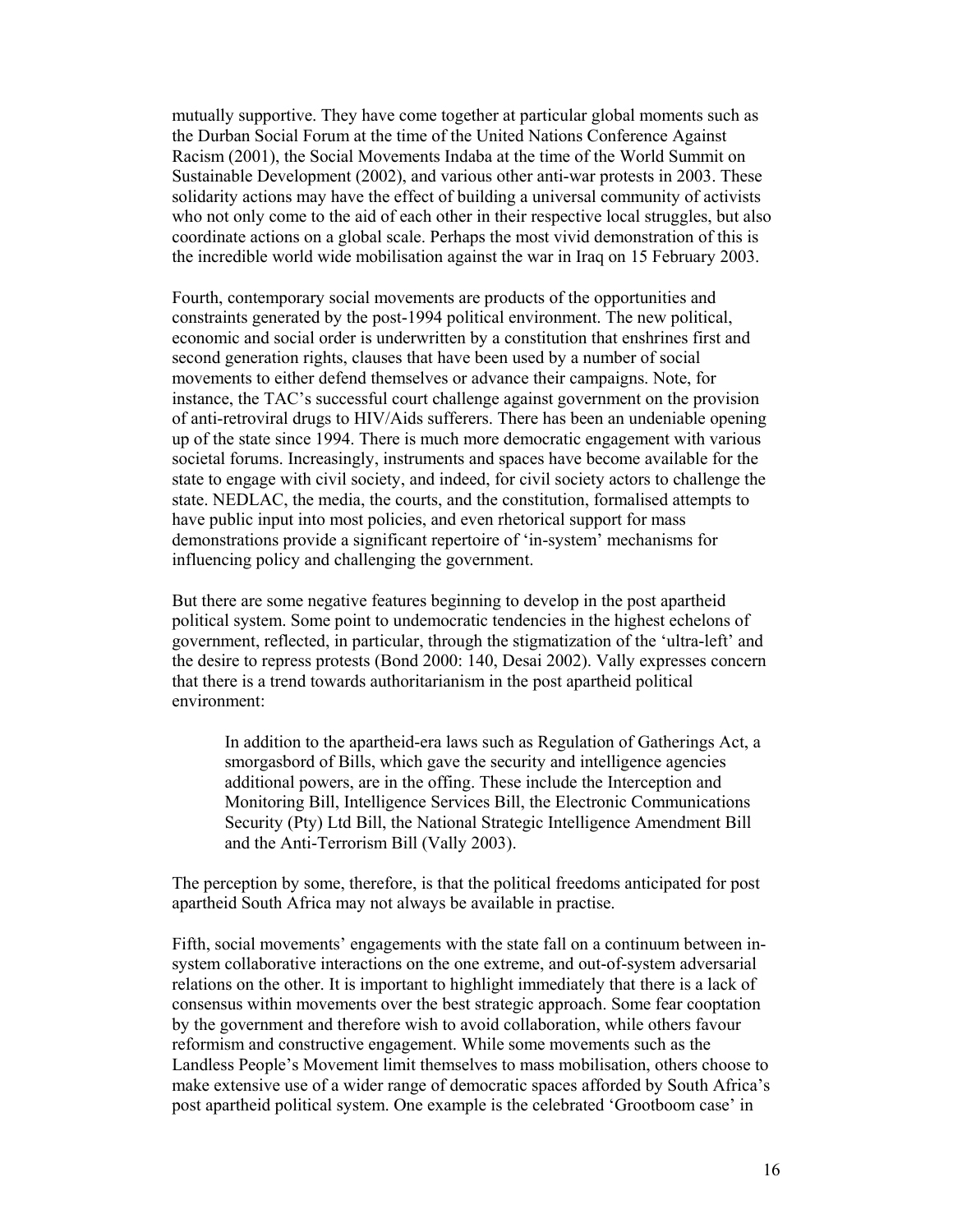2000 in which the Human Rights Commission and the University of the Western Cape's Community Law Centre acting on behalf of an informal settlement successfully took the government to the constitutional court in order to hold it to the right to adequate housing and services.

Given this existence of institutionalised avenues of action, movements recognise that the most belligerent tactics may not be the most expedient way of achieving material goals and it is often useful to apply both 'friendly' and 'unfriendly' pressure. To use the TAC as an example, early successes were achieved in the courts where the TAC cooperated with the government in confronting global copyright laws around the use of generic drugs. This was followed by a second phase of attempting to force the government to provide drugs through the forum of NEDLAC. After the TAC believed the government had become intransigent, it returned to the courts to force the Minister of Health, Dr Mantho Tshabalala-Msimang, to provide drugs that would prevent mother to child transmission. This was successful and was followed by a defiance campaign in an attempt to broaden provision. Recently, the campaign was suspended in order to provide a face-saving way for the government to announce the provision of such drugs. Such calculations represent a constantly evolving relationship between the movement and the government in which the movement seeks to reconstitute instruments of deprivation as instruments of change. Through this repertoire of tactics, it has been demonstrated that power does not reside exclusively with political or economic elites, and it is possible for even marginalised players to exert influence over policy and practice through various tactics such as shaming, de-legitimisation, or even the threat to vote for another party. The terms of engagement are shaped from both sides, and the very presence of a social movement may influence a political order.

Yet, it has to be asked whether the strategies and tactics of the TAC are replicable to other issue areas? After all, is the HIV/AIDS struggle not unique in that it draws support across racial, class and other social backgrounds? Moreover, is it not true that resources, expertise and skills are often the primary factors in influencing the choice of a movement's strategies? If this is the case, then are not social movements representing and organizing the disadvantaged and marginalised within our communities prone to 'out-of-system' mass outbursts of anger, while those in more privileged circumstances may have luxury of 'in-system' collaborative interactions and engagements (Guha 2000:4)?

Finally, the systemic impact of contemporary social movements may well facilitate the consolidation of democracy in South Africa. Some, particularly in government, see these social movements as a threat to stable democracy. This is an overreaction not in the least inspired by their institutional location and oversensitivity to political criticism. Social movements contribute to the plurality of civil society, which is one of the essential elements in a system of checks and balances indispensable to all mature democracies (Habib 2003). Just as important to note is the fact that most of the contemporary social movements operate within the parameters of the new status quo. There is no immediate challenge to the legitimacy of the government, and there is still much loyalty to the constitution. These movements are thus not, as yet, about overthrowing the existing order. Instead, they are about holding this government accountable for the delivery of promises it made, and prising the political and socio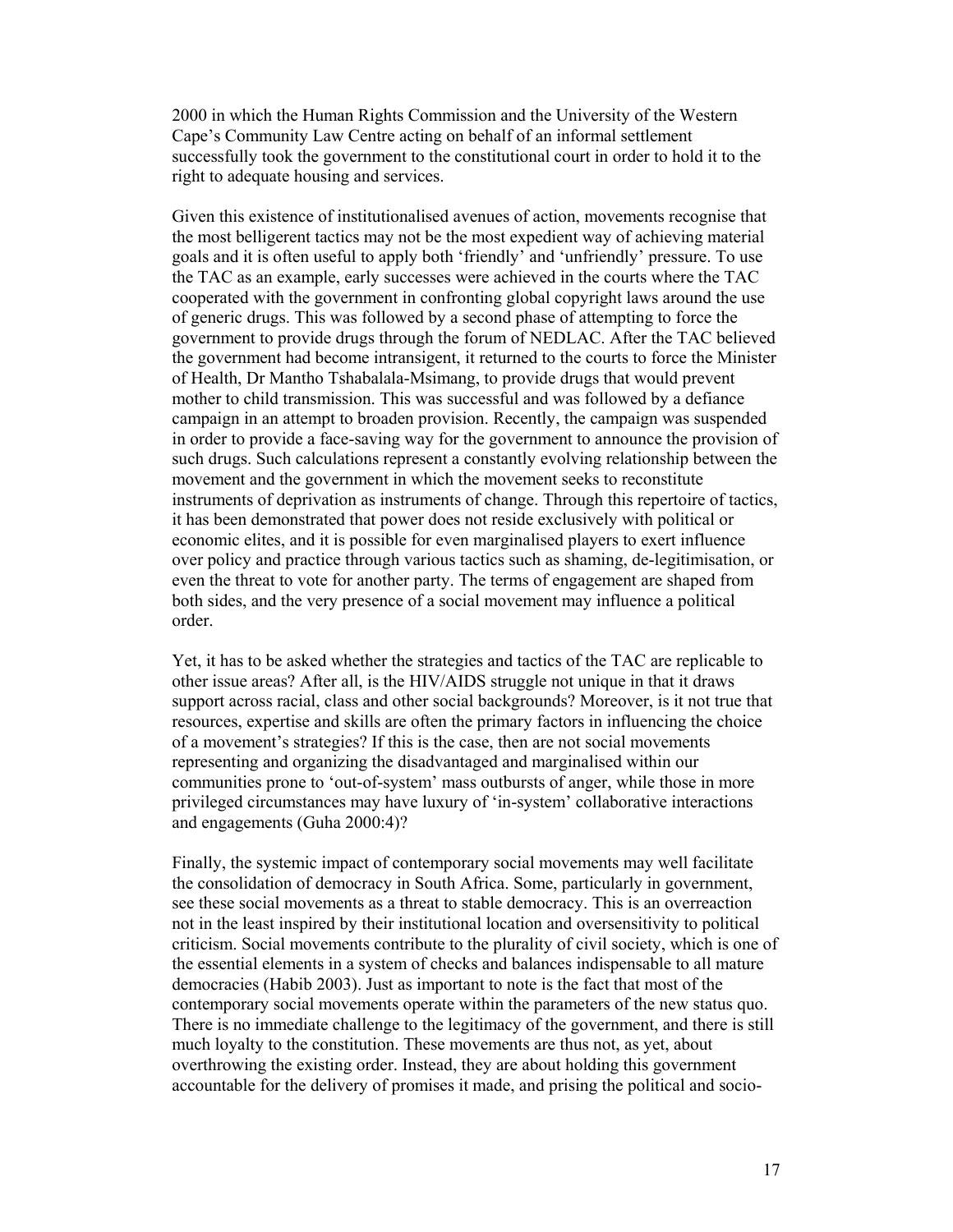economic order open so that more constituencies can be included in its list of beneficiaries.

It needs to be noted, however, that the systemic commitment of most social movements cannot be taken for granted. Ultimately, it depends on the responsiveness of the political system. If significant sectors of society are consistently alienated from this political order, and if a revolutionary or counter revolutionary party were to emerge and serve as an alternative political pole around which critics would coalesce, then, social movements could become the building blocks for a new systemic project. That would, however, require extreme unresponsiveness from the political authorities, significant alienation in society, and ultimately the emergence of a political party committed to overthrowing the existing order. None of these factors currently exist, or are likely in the immediate future. The surest route to quickly realizing such a state of affairs would be if political elites were to forget their social contract with their citizenry and instead engage in the primitive accumulation of wealth through the mindless plunder of the nation's resources. Alternatively, political elites might at least rhetorically re-engage the notion of the social contract as the ANC did in its 2004 election campaign and Mbeki signalled in his May 2004 State of the Nation address. Such actions may work to demobilise movements, particularly if there is a popular perception that government is able to incorporate and address at least some of their demands.

#### **Conclusion**

A final question remains to be raised: How do South Africa's new social movements fit into and inform the broader literature on movements, globalisation and marginalisation? Clearly, the new movements which have emerged in South Africa over the past five years are responding to the changing social, economic and political context in which they find themselves. They build upon old networks, innovate and extend them as they devise new identities for mobilisation and define new targets of action.

Understandings of globalisation and marginalisation and their relationship to political formations should – therefore – not be seen as explanatory in themselves, but rather serve as a basis for inquiry. While movements such as the APF and the AEC clearly challenge neo-liberal economic policies, other movements do not interpret their objectives in 'anti-neoliberal' terms at all, but may cite religious imperatives, first and second generation constitutional rights, sexual orientation and gender inequality, environmental justice and other motives. Some of these may even credit 'globalisation' with the arrival of more progressive values in South Africa enabling the promotion of – for example – gay rights.

Whether this be Pagad's promotion of conservative religious values, the TAC's advocacy of the availability of HIV/Aids treatment, or the APF's challenge to the government's policies on privatisation, social movements challenge mainstream policies and approaches on political, social, economic and often moral grounds. The existence of these political formations in post apartheid South Africa represents – most fundamentally – a belief by those who participate that they need to force a shift in society's dominant values. There is no singular direction which these movements pursue and the outcome of their interactions with state and corporate actors remains uncertain.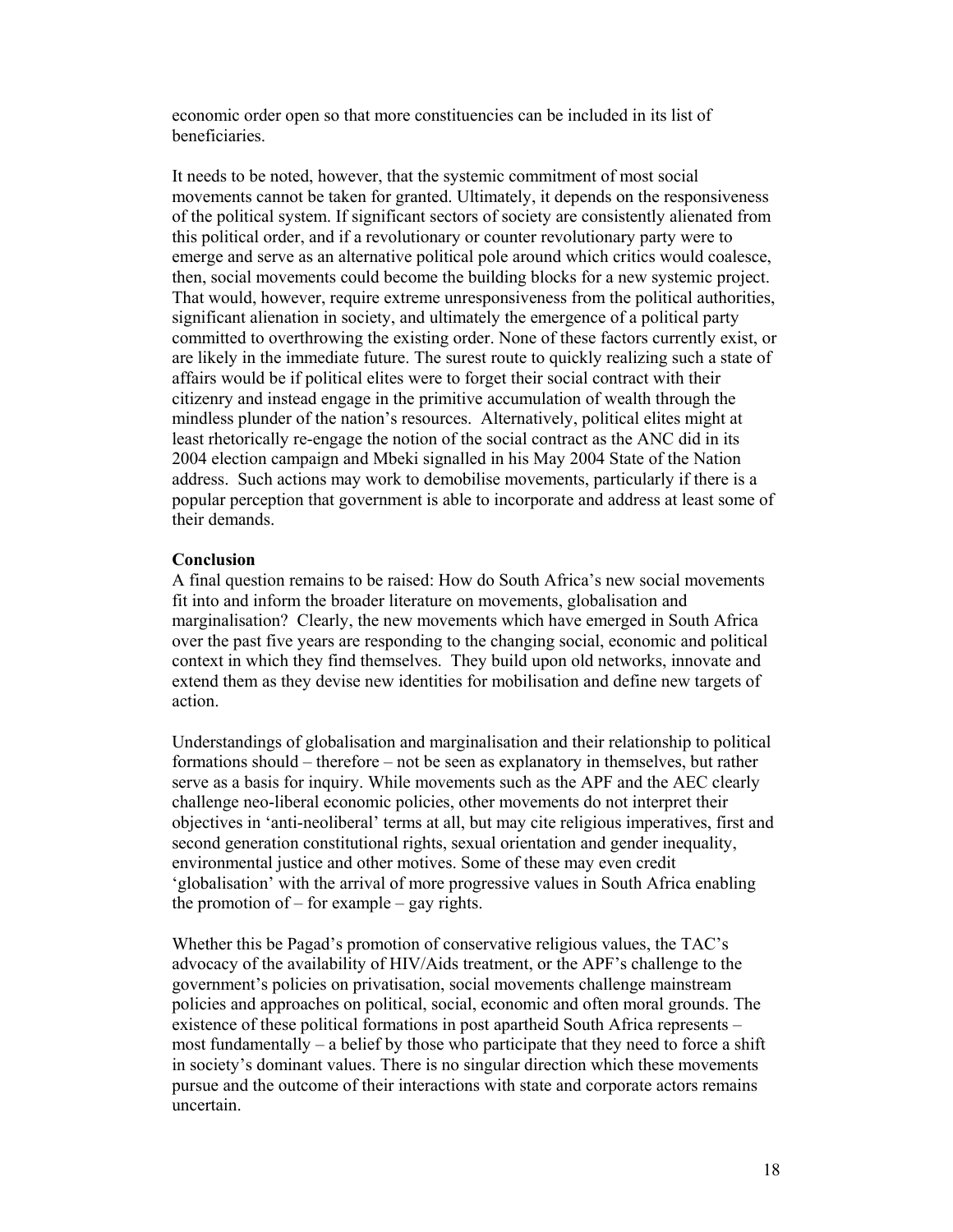Despite this diversity of movements and the indeterminacy of outcomes, a number of central theoretical arguments emerge from these cases. First, these movements as a whole do not neatly fit into any of the three broad categories of movements offered at the outset: the so-called "old" movements which directly challenged the state seeking reform or revolution, the notion of "new" movements based on identity-oriented concerns whose target was less the state itself but rather society, and social change, more broadly, or the "new-new" global movements which together challenge a single understanding of and pathway for globalisation. South Africa's new movements introduce elements of each of these three heuristic models.

Second, all of the movements are uniquely informed by the post-apartheid moment in South Africa and the ways in which global and local processes of change have come together to marginalise and empower new actors. This has provided new environments for identification, even as most movements continue to focus on what are often termed "bread and butter" issues. The new political dispensation has broadened the range of targets beyond the state to include corporate and civil society actors. Still the economic dimensions of marginalisation, variously interpreted, define the majority of these movements in ways in which we have not seen in the advanced capitalist states. Unfortunately, the experiences of movement actors in these societies have far too frequently formed the central context for theoretical studies of social movements. New social movement theories have often implied that new identities supersede established political identities; this is not the case here. The economic dimension of identity still informs the majority of these movements in a way in which we do not see in Western Europe and the United States.

This new hybrid of movements cross-cut common boundaries established by movement studies. Just as we have sought to move beyond a simple three fold model of political opportunity, networks and identity to bring these aspects together into productive conversation, so too we must seek to cross-cut old notions of movement strategies, formation and targets to understand the growing phenomena of South Africa's new social movements.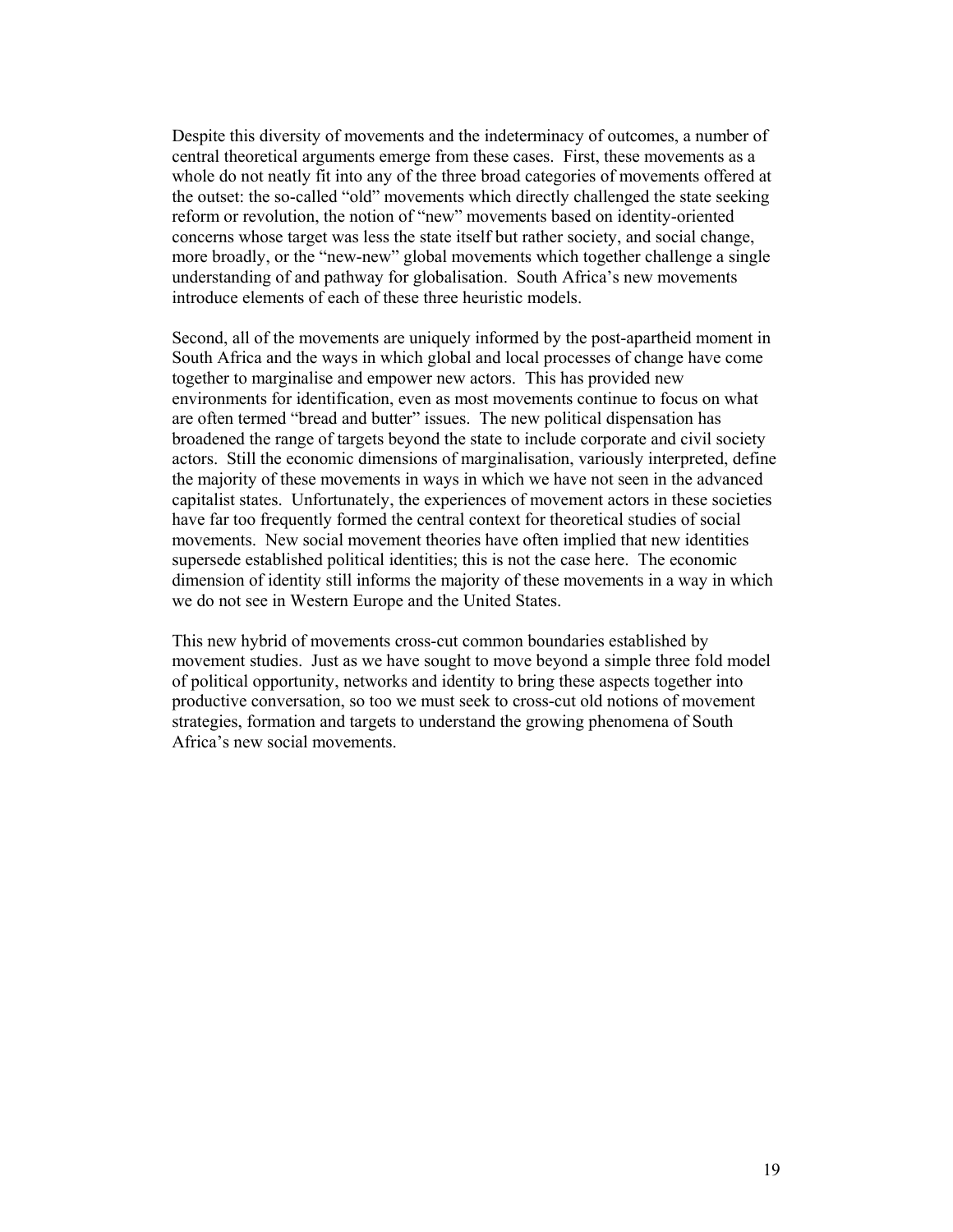#### **References**

- Anonymous. 1997. 'Compromising Positions: Are NGOs Bent out of Shape or Just Learning the Ropes.' *Development Update* 1(1).
- Byers, M. 2000. 'Woken up in Seattle', *London Review of Books.* 22(1).
- Budlender, D. 1998. *The People's Voices: National Speak Out on Poverty Hearings, March to June 1998*. Commission on Gender Equality, South African Human rights Commission and the South African NGO Coalition, Johannesburg.
- Bond, P. 2000. *Elite Transition: From Apartheid to Neoliberalism in South Africa*. London: Pluto Press.
- Boulle, J. 1997. 'Putting the voluntary sector back on the map.' *Development Update*  $1(1)$ .

Castells, M. 1983. *The City and the Grassroots: A Cross-Cultural Theory of Urban Social Movements*. Berkeley and Los Angeles: University of California Press.

- Clark, J. (ed.) 2003. *Global Civic Engagement: Civil Society and Transnational Action*, London: Earthscan.
- Cohen, J. 1985. 'Strategy of Identity: New Theoretical Paradigms and Contemporary Social Movements.' *Social Research* 52(4), pp 663-716
- Cohen, R. and Rai, S. (eds.) 2000. *Global Social Movements*. London: Athlone Press.
- Della Porta, D. 2003. 'Globalisation and Social Movements. Hypotheses from research on the protest against the G8 in Genoa.' Paper presented at the European Consortium for Political Research Conference 2003 in Marburg, Germany, September 18-21.
- Della Porta, D. and M. Diana. 1999. *Social Movements: An Introduction*. MA: Blackwell Publishers.
- Desai, A. 2002. *We Are the Poors*. New York: Monthly Review Press.

Devey, R., C. Skinner, and I. Valodia 2003. 'Informal Economy Employment Data in South Africa: A Critical Analysis' Paper presented at the TIPS and DPRU forum 2003, The Challenge of Growth and Poverty: The South African Economy Since Democracy, 8 - 10 September 2003, Indaba Hotel, Johannesburg.

- Dollar, D. and A. Kraay. 2000. 'Growth is Good for the Poor.' Policy Research Working Paper #2587, Washington: World Bank.
- Escobar, A. and S. Alvarez (eds) 1992. *The Making of Social Movements in Latin America: Identity, Strategy and Democracy*. Boulder: Westview Press.

Everatt, D. 2003. 'The Politics of Poverty on South Africa.' in D. Everatt and V. Maphai (eds), *The (real) State of the Nation*, Johannesburg: Interfund.

- Florini, A. M. (ed.) 2000. *The Third Force: The Rise of Transnational Civil Society.* Washington D.C.: Japan Center for International Exchange, Tokyo/Carnegie Endowment for International Peace.
- Forrest, D. 2003. "Social Movements: 'Ultra-left' or 'Global Citizens'?' *Mail and Guardian*. 31 February, pp. 9-11.
- Giddens, A. 1984. *The Constitution of society: outline of the theory of structuration.* Cambridge: Polity Press.
- Giddens, A. 1990 *The Consequences of Modernity.* Cambridge : Polity Press.
- Guha R. (2000) 'On Some Aspects of the Historiography of Colonial India.' in Chaturvedi, Vinayak (ed.) *Mapping Subaltern Studies and the Postcolonial*. London and New York: Verso, pp. 1-7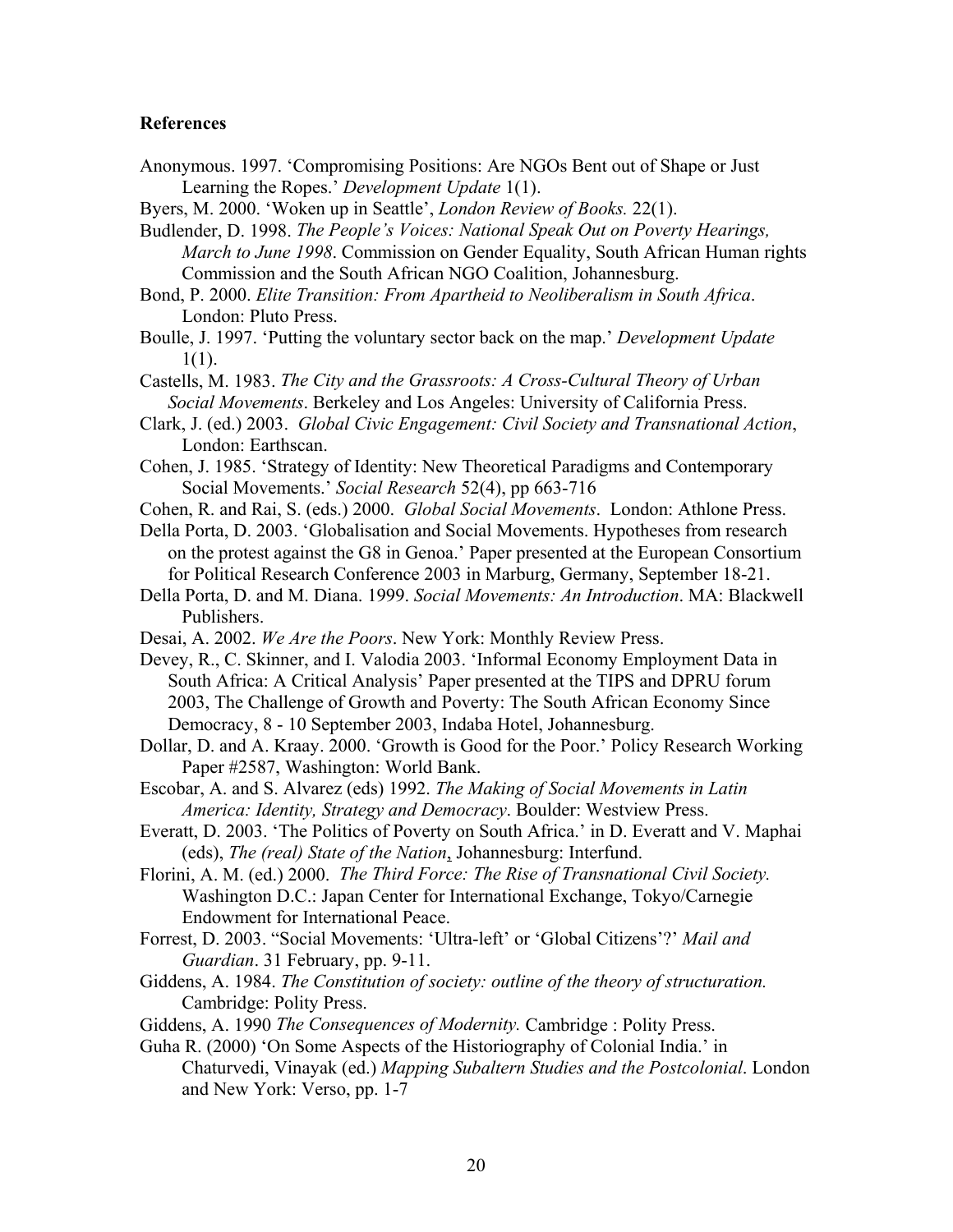Gurr, T. 1970. *Why Men Rebel?* Princeton: Princeton University Press.

- Habib, A. 2003. 'State-civil society relations in post-apartheid South Africa' in J. Daniels, A. Habib, and R. Southall (eds) *State of Nation 2003-2004.* Pretoria: HSRC & Zed
- Habib, A & Kotze, H. 2002. 'Civil Society, Governance and Development in an Era of Globalisation' Unpublished manuscript
- Habib, A. and V. Padayachee. 2000. 'Economic Policy and Power Relations in South Africa's Transition to Democracy', *World Development*, 28(2), pp. 245-264.
- Harvey, D. 1989. *The Condition of Postmodernity*. Oxford: Blackwell.
- Held, D and A. McGrew. 2002. *The Global Transformations Reader*. Cambridge: Polity Press.
- Joekes, S. and A. Weston. 1994. *Women and the New Trade Agenda*. New York: Unifem.
- Keane, J. 2003. *Global Civil Society?* Cambridge: Cambridge University Press.
- Keck, M. and K.. Sikkink. 1998. *Activists Beyond Borders: Transnational Activist Networks in International Politics*. Ithaca, NY: Cornell University Press.
- Khagram, S., J. Riker and K. Sikkink (eds.) 2002. *Restructuring World Politics: Transnational Social Movements, Networks and Norms*. Minneapolic, MN: Univeristy of Minnesota Press.
- Klein, N. 2001. *No Logo*. London: Flamingo.
- Kobokoane, T. 1997. 'SANCO Accepts the Civility of Profit.' *Sunday Times, Business Times* 13 April.
- Laclau, E. and C. Mouffe (1985) *Hegemony and Socialist Strategy: Towards a Radical Democratic Politics.* London and New York: Verso.
- Lichbach, M I. 1998. 'Contending Theories of Contentious Politics and the Structure-Action Problem of Social Order' *Annual Review of Political Science* vol. 1. Berkeley: University of California, Berkeley, pp. 401-424.
- Lumsden, F. and A. Loftus. 2003. 'Inanda's Struggle for Water Through Pipes and Tunnels: Exploring State-civil Society Relations in a Post apartheid Informal Settlement.' CCS Research Report.
- Marais, H. 1997. 'The RDP: is there life after gear?' *Development Update*. 1(1).
- Marais, H. 1998. *South Africa: Limits to Change: The Political Economy of Transformation.* London: Zed Books.
- Marglin, S and J. Schor 1992. *Golden Age of Capitalism: Reinterpreting the Postwar Experience*. Oxford: Oxford University Press.
- McAdam, D. 1982. *Political Process and the Development of Black Insurgency, 1930- 1970*. Chicago: University of Chicago Press.
- McAdam, D. 1996. 'Conceptual origins, current problems, future directions.' in Doug McAdam, John D. McCarthy and Mayer N. Zald, eds.. *Comparative Perspectives on Social Movements: Political Opportunities, Mobilizing Structures, and Cultural Framings,* New York: Cambridge University Press, pp. 23-40.
- McAdam, D, John D. McCarthy and Mayer N. Zald, eds. 1996. *Comparative Perspectives on Social Movements: Political Opportunities, Mobilizing Structures, and Cultural Framings*. New York: Cambridge University Press.
- McAdam, D, S. Tarrow, and C. Tilly. 1997. "Toward an Integrated Perspective on Social Movements and Revolution," in *Comparative Politics: Rationality, Culture and*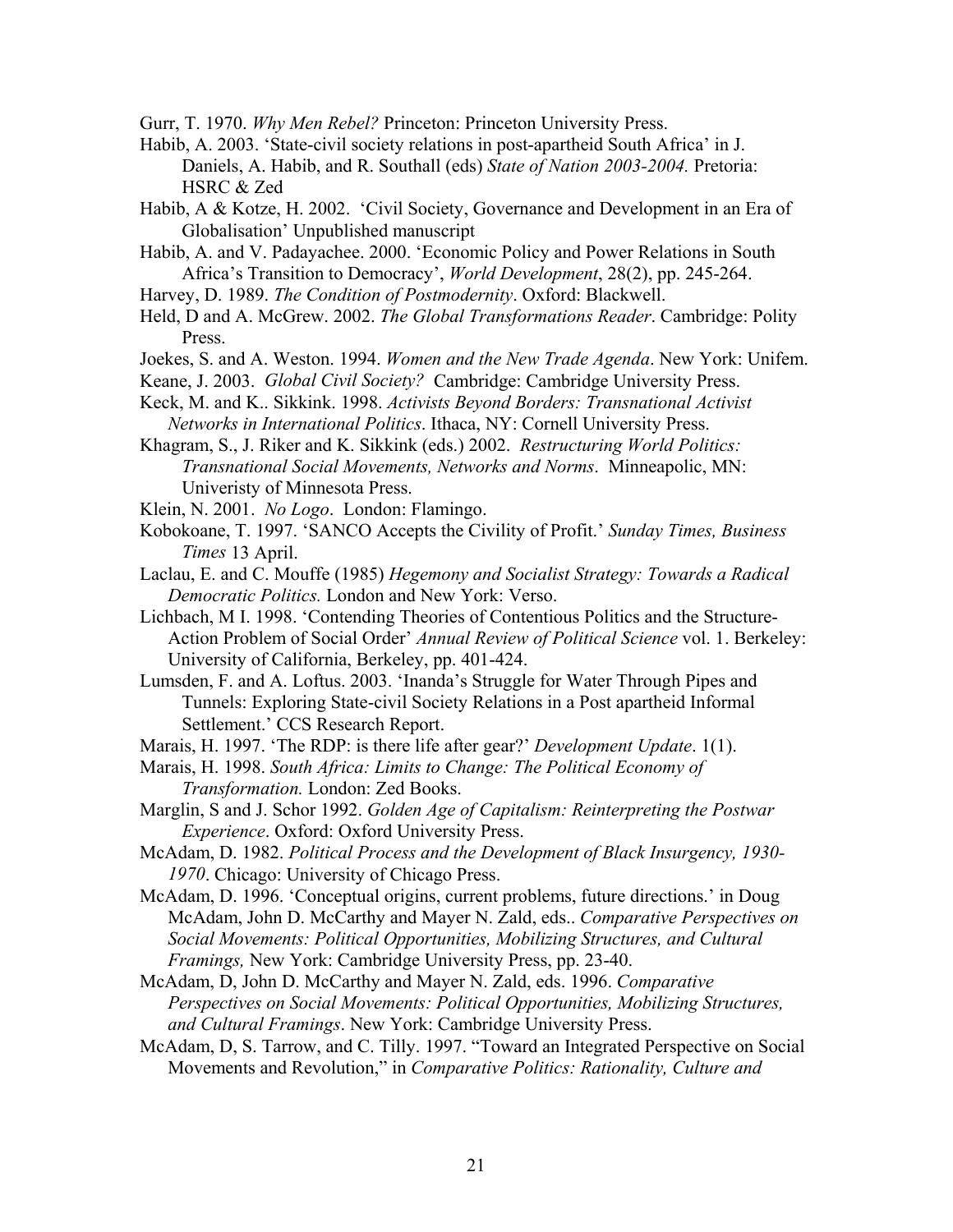*Structure,* Mark Irving Lichbach and Alan S. Zuckerman, eds.. New York: Cambridge University Press, pp. 142-173.

- McAdam, D, S. Tarrow, and C. Tilly. 2001. *Dynamics of Contention*. New York: Cambridge University Press.
- McCarthy, J. and M. N. Zald. 1973. *The Trend of Social Movements in America: Professionalization and Resource Mobilization*. Morristown, NJ: General Learning Corporation.
- Melucci, A. 1985. "The Symbolic Challenge of Contemporary Movements" *Social Research.* 52(4), pp. 789-816.
- Melucci, A. 1989. *Nomads of the Present*. Philadelphia: Temple University Press.
- Michie, J. and V. Padayachee. 1997. *The Political Economy of South Africa's Transition*, London: Dryden Press
- Mittelman, J. 2000. *The Globalization Syndrome: Transformation and Resistance.* Princeton, N.J. : Princeton University Press.
- Nattrass, N. 2003. 'The state of the economy: A crisis of employment', J. Daniels, A. Habib, and R. Southall, (eds). *State of Nation 2003-2004.* Pretoria: HSRC & Zed.
- Oberschall, A. 1993. *Social Movements: Ideologies, Interests and Identities*. London: Transaction Publishers.
- O'Brien, R., A. M. Goetz, J. A. Scholte, M. Williams. 2000. *Contesting Global Governance: Mumtilateral Economic Institutions and Global Social Movements*. Cambridge: Cambridge University Press.
- Olson, M. 1965. *The Logics of Collective Action*. MA: Harvard University Press.
- Piven, F. and R. Cloward. 1979. *Poor People's Movements: Why They Succeed and How They Fail*. New York: Pantheon.
- Report of the Committee of Inquiry into a Comprehensive System of Social Security for South Africa, 2002. *Transforming the Present- Protecting the Future*. Pretoria: Department of Social Development.
- Rodrik, D. 1999. 'The New Global Economy and Developing Countries: Making Openness Work,' Policy Essay #24, Washington DC: Overseas Development Council.
- Sala-i-Martin, X. 2002. 'The Disturbing "Rise" in Global Income Inequality', NBER Working Paper w8904.
- Scott, James C. 1985. *Weapons of the Weak: Everyday Forms of Peasant Resistance*. New Haven: Yale University Press.
- Smelser, N. 1971. *Theory of Collective Action*. New York: The Free Press.
- Snow, D. A., E., B. Rochford, Jr., S. K. Worden, and R. D. Beneford. 1986. 'Frame Alignment Processes, Micromobilization, and Movement Participation.' *American Sociological Review* 51, pp. 464-481.
- Standing, G. 1999. *Global Labour Flexibility: Seeking Distributive Justice.* UK: Macmillan, 1999.
- Statistics South Africa. 2002. Labour Force Survey, September 2001.
- Stiglitz, J. 2002 *Globalisation and its Discontents*. New York: Norton
- Tarrow, S. 1994. *Power in Movement: Social Movements, Collective Action and Politics*. New York: Cambridge Press.
- Thompson, E. P. 1971. 'The Moral Economy of the English Crowd in the Eighteenth Century.' *Past and Present* 50.